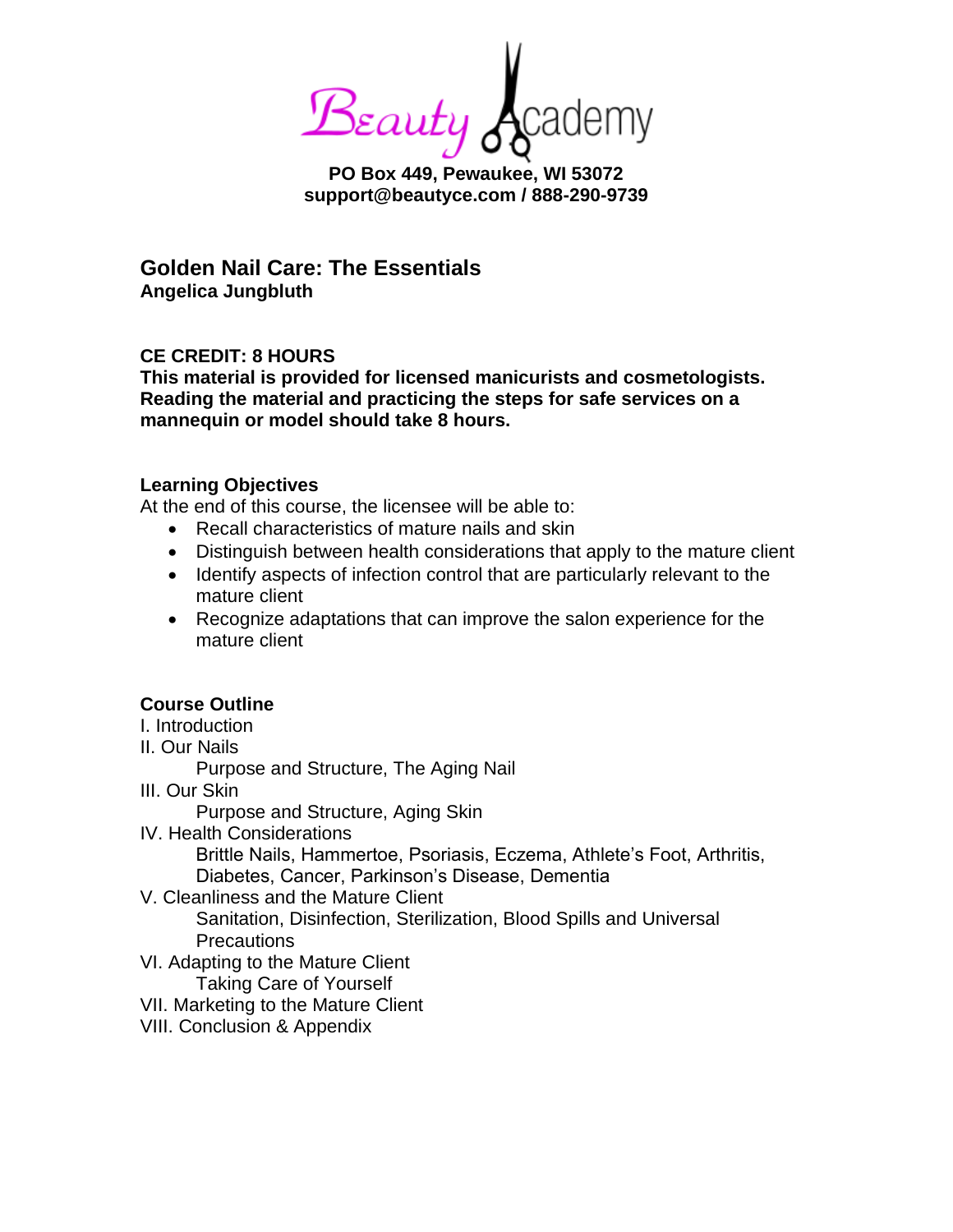#### **Introduction**

The word manicure comes from the Latin "manus" (hand) and "cura" (care); pedicure, similarly, is from "pes" (foot) and "cura" (care).

Caring for and polishing the nails are processes that were embraced by several ancient cultures. In ancient Egypt (c. 3500 BC), hands were rubbed with oil and incense, and nails were stained with henna. The ancient Babylonians were coloring their nails black and green with kohl at around the same time; in fact, the world's oldest manicure set, made from solid gold, has been attributed to this culture and dated to around 3200 BC. During the Ming Dynasty in China (1368- 1644) both men and women filed and shaped their nails, then dyed them (and sometimes the fingertips as well) red and black with various combinations of rubber, wax, vegetable dyes, egg whites, and gelatin.

Leaping ahead to more modern times, painting and manicuring nails arrived in the United States in the early 1900's, but didn't really begin to gain traction until the 1930's. In 1932, the newly-founded Revlon helped forward the mass production of dedicated nail polish, introducing long-lasting formula nail enamel and making it readily available in drugstores. Soon after, Max Factor's cuticle creams and cuticle removers joined polish on the store shelves. Painted nails became increasingly common among movie stars throughout the 1930's, and in the 1940's, the average American woman began to paint her nails as well.

Manicuring, once considered a luxury, is now very commonplace for the wellgroomed female or male client. And while all your clients will appreciate both your caring touch and your awareness of style, the mature client is particularly well-placed to do so. In order to successfully serve this expanding demographic, nail technicians should both be aware of the changes mature clients are dealing with, and take the time to understand and meet their needs.

Providing manicures and pedicures to mature clients rewards their hard-working hands and feet, and can help keep them healthy, too. You'll be taking a close look at the hands, feet, and nails for any irregularities, noticing things like hangnails, possible infections, and indications of the presence of disease. You'll be removing dead skin and leaving softer, cleaner, healthier skin behind. And you'll be giving them the regular benefit of touch, which can soothe tension and decrease pain.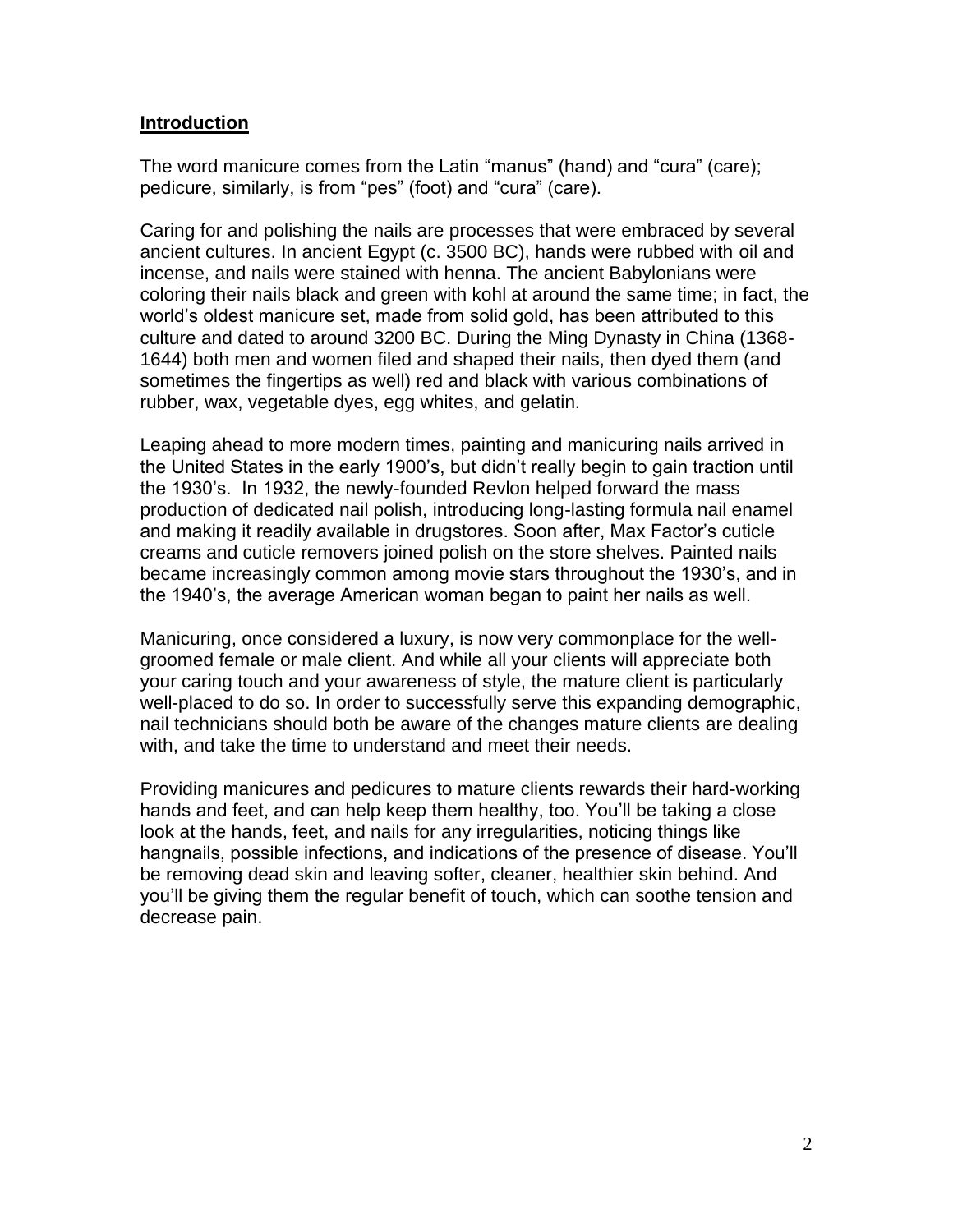## **Our Nails**

Before we look specifically at the changes that mature nails undergo, let's review nails in general.

Onyx is the technical term for the nail, whether a fingernail or a toenail. Like hair, horns, or hooves, nails are made of keratin, a strong, insoluable, translucent protein.

## **Purpose and Structure**

Nails are more or less flattened forms of claws, and are one of the things that make humans and other primates different from most mammals. While we're not 100% sure, the theory is that primates developed broader fingertips to help them grasp smaller tree branches; once early humans began to use tools, their fingertips got even broader than other primates'. Fingernails may have specifically developed to support the broad fingertips, or may simply be a side effect of the loss of claws.

#### Purpose

Today, nails serve a range of biological purposes. For example, fingernails help enhance the fingers' ability to do things like dig, scratch, tear, pick, etc., while toenails may help with balance and geographical awareness. Nails also help protect the fingers and toes from injury. Finally, they act as a counterforce, enhancing the sensory input provided every time the fingers or toes touch something.

In addition, just like in the ancient world, today's fingernails and toenails make a social statement – for women certainly but increasingly for men, too. Basics like keeping the natural nails well-groomed are a factor, and we've developed all kinds of tools to cut, shape, and refine them. Enhancements – ranging from press-on nails, acrylics, or gels, to artistic expressions like painted nails of all varieties, to additional adornments like freehand art, stickers, and little rhinestones and jewelry we can glue on – help nails signal wealth, creativity, and more.

Finally, the condition of a person's nails can tell you something about their overall health. The normal healthy nail is flexible but firm, and slightly pink in color. The surface is smooth, and usually slightly curved, although it can be straight as well. Nails that vary from this description may be a warning sign of systemic disease (a disease that affects the entire body, as opposed to a single organ or body part): for example, brown stripes on the nails can mean that the person has AIDS or melanoma. Likewise, malnutrition can change the coloring of the nails, and small pits in the nails may signal the presence of the skin condition psoriasis. Interestingly, doctors and paramedics often examine a patient's fingernails, looking for signs of dehydration or shock.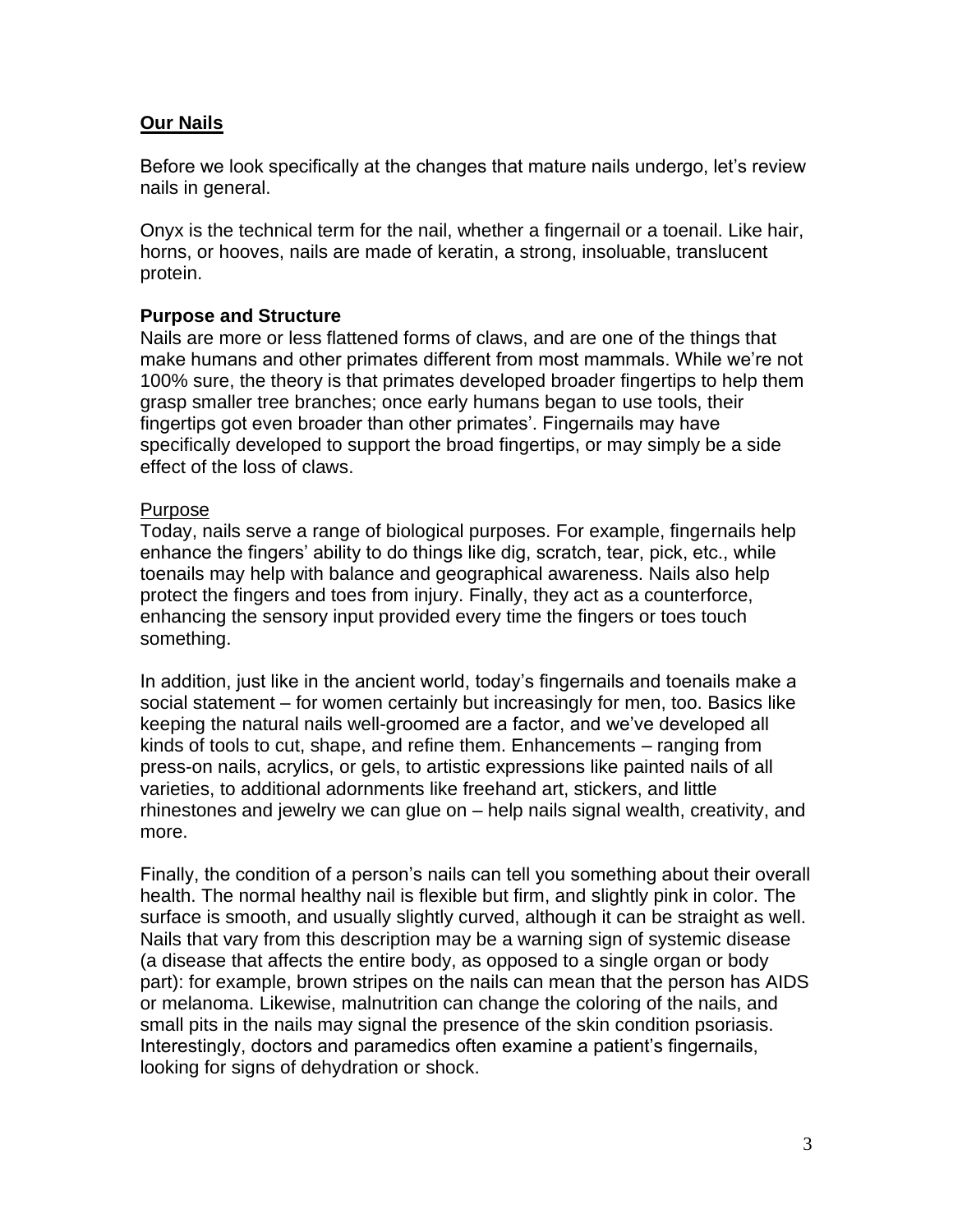## **Structure**

In my opinion, the best way to review the nails' structure is to break it up into tiny pieces.

First, note that the bone of the fingers and toes supports and shapes both the nail matrix and nail bed: in other words, the flat or curved shape of the overall nail is determined by the shape of the underlying bone.



The mantle, also called the nail fold, is the pocket-like fold of skin at the base of the nail. It holds the matrix and protects it from damage.

The nail matrix, sometimes called the nail root, is the active tissue located in the mantle. Full of blood vessels, lymph vessels, and nerves, it creates nail growth by generating cells which harden as they move towards the nail plate. Its size and shape determine the nail's thickness; if damaged, it produces damaged and/or disordered nail.

The lunula is the whitened, half-moon shape at the base of the nail (its name comes from the Latin for "little moon"). It's the visible part of the root, and the point at which it meets the nail bed; typically the nail is slightly softer in this area. It can best be seen in the thumb, but sometimes will not be visible at all, most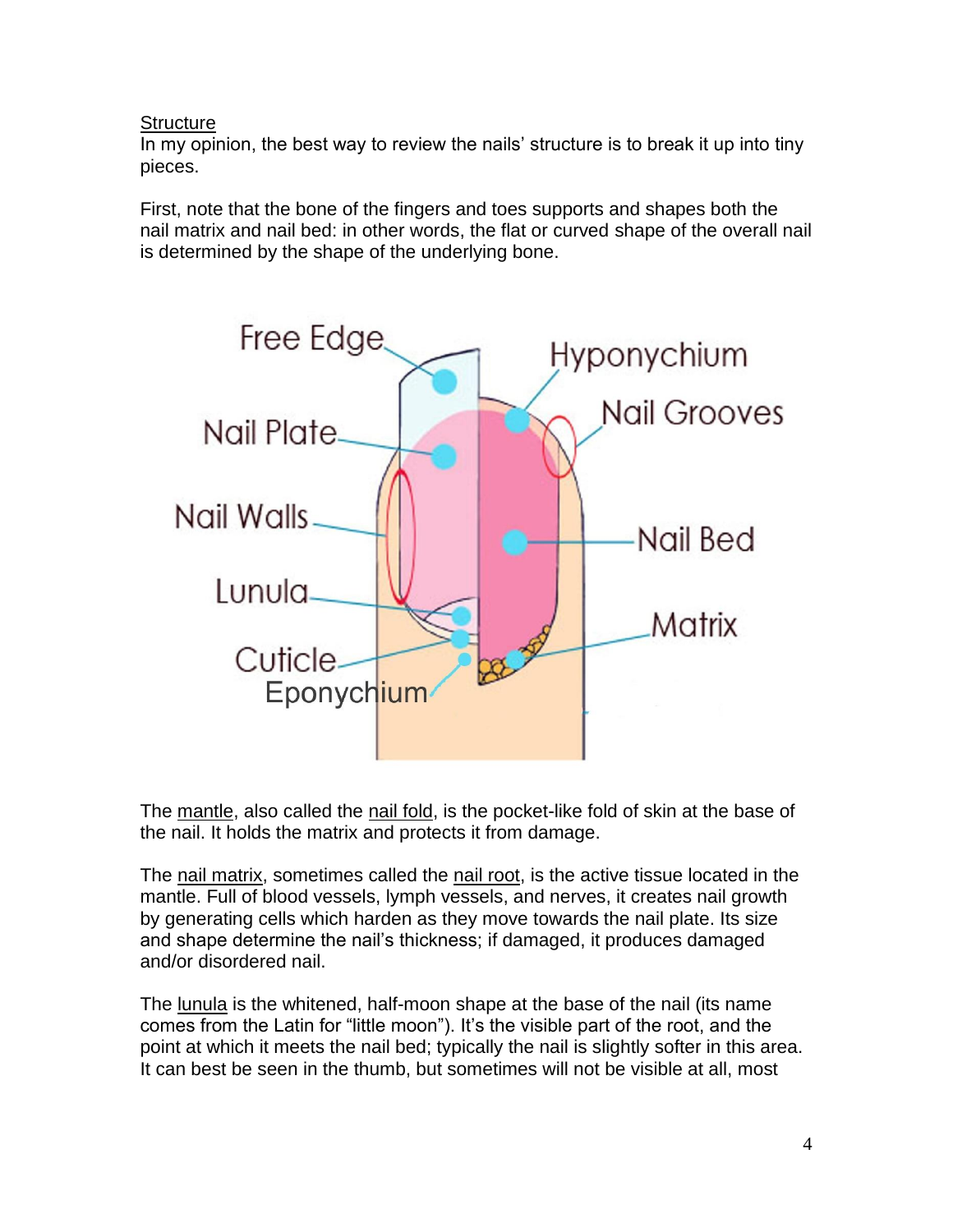likely hidden under the skin. Some say that a hidden lunula can indicate anemia, malnutrition and or depression: this theory his has been disproved.

The nail bed is the skin which the nail body rests on, and slides along as it grows. It contains nerves, blood vessels, and lymph vessels, which supply continuous nourishment to the nail.

The nail plate (nail body) is the visible nail area, extending from the root to the free edge. Functioning to protect the nail bed beneath it, it's made of many layers of keratin, packed tightly together. While its top is typically smooth, its underside is grooved, helping it anchor to the nail bed. It has very little water content, and contains no nerves or blood vessels: its pink color comes from the blood vessels in the nail bed.

The free edge is the part of the nail plate that extends past the end of the finger; it's attached to the nail bed and is generally white. In other words, it's the part we file and shape to suit the client's desires. The free edge protects the fingertip and the hyponychium.

The hyponychium, or quick, is the soft tissue seal under the free edge. Its job is to protect the nail bed from infection.

The nail grooves are the tracks on either side of the nail plate that it moves on as it grows.

The nail walls, or nail folds, are the folds of skin on either side of the nail groove and below the cuticle. They protect the nail plate's edges.

Finally, the cuticle is the loose, pliable skin that surrounds and overlaps skin the nail, protecting the matrix from infection. When it's removed, the nail is exposed to damage from bacteria and fungus – particularly if it's removed with tools that haven't been disinfected properly! This is why cuticles should not be cut during a manicure. One more time for the folks in the back: cuticles should not be cut during a manicure. Pushing cuticles, and nipping residual skin, leaves nails looking perfectly healthy without risking damage.

On average, fingernails grow 3 millimeters per month in adults, so the growth of a new finger nail plate, from the root to the free edge, takes about 4-6 months. Toenails, although much harder, grow much more slowly – just 1 millimeter per month – so it takes 12-18 months to grow a toenail from root to tip. Under normal circumstances, nails grow constantly; growth slows with age and poor circulation, and can also be affected by poor nutrition or disease.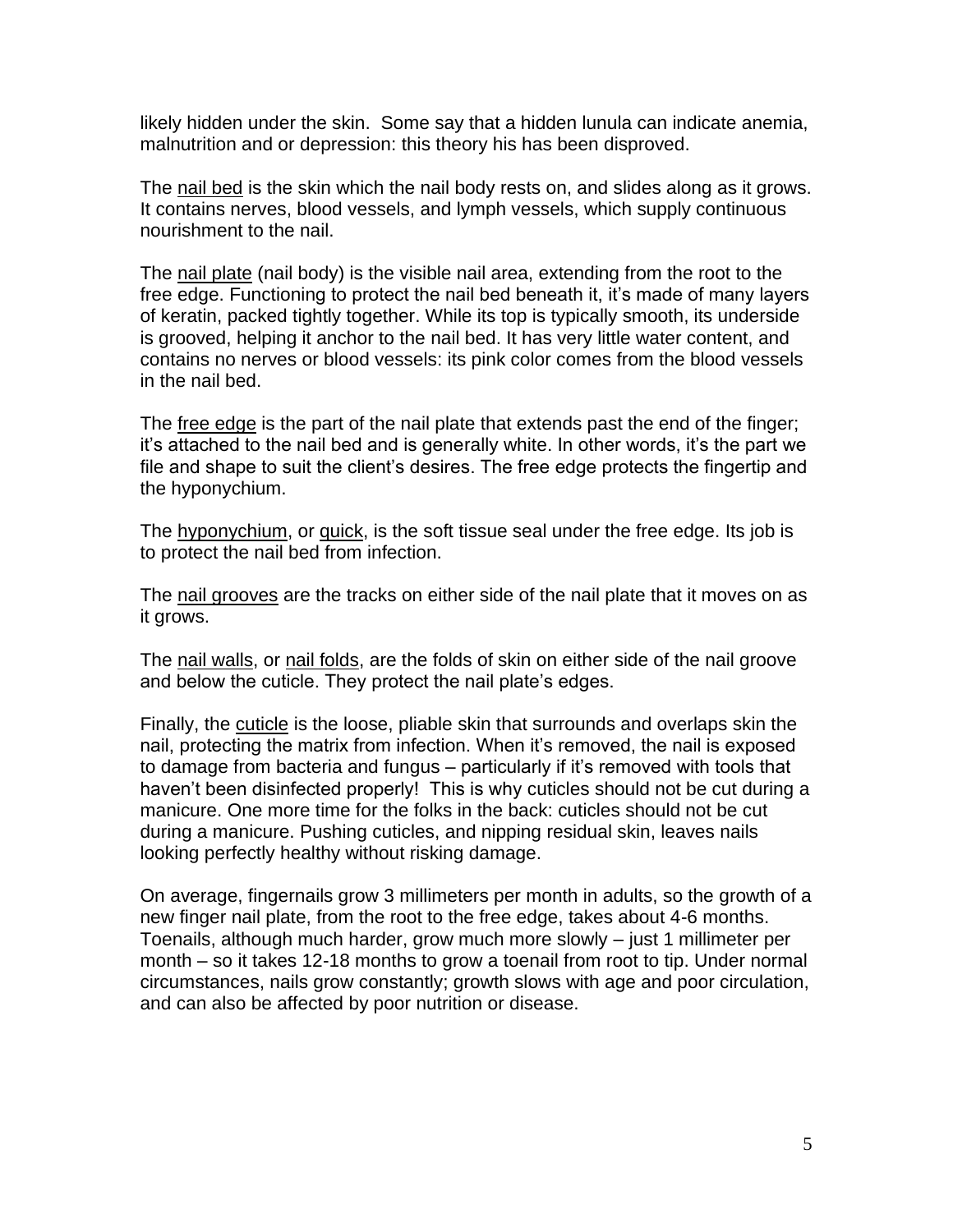## **The Aging Nail**

As the client ages, so does the nail, resulting in changes ranging from aesthetic to health-related.

#### **Characteristics**

Nail growth slows with age: some studies have shown differences in growth rates as early as age 25, with significant slowdowns taking place after age 40. These slower-growing nails will be exposed to environmental influences for a longer time, which can impact both their strength and appearance; likewise, any diseases or disorders that crop up will take longer to resolve. In addition, the nail plate doesn't adhere as well to the nail bed.

The nails themselves tend to thicken, possibly due to the slower rate of renewal discussed above: the trauma of extended rubbing or impact can cause increased thickness. Another cause of thick nails may be fungal infections. We'll discuss them further below.

In contrast, the nail matrix begins to thin, which can cause vertical ridges (onychorrhexis) to form along the nail; these ridges can also be caused by lessefficient circulation in the extremities. We'll discuss them further below.

The shape of the nails may change, particularly their curve. Extremely curved nails, or "clubbing," can indicate oxygen deprivation. Likewise, the nails' color can change, becoming yellowed, gray, or pale; the nails may also become more opaque. Other color changes, like blue patches or vertical brown lines, can be symptoms or underlying conditions. We'll discuss this further below.

The lunula tends to appear smaller, and may disappear altogether.

Dehydration often impacts the mature client, as the body produces and retains less oils and moisture; season variations can speed or slow this process. Dry nails may become brittle and split, peel, chip and ridge. The skin around the nails may appear dry, and even crack.

#### Diseases and Disorders

Let's take a closer look at some of the conditions that often affect mature clients. Remember that it is not within the scope of cosmetology to diagnose – if you are concerned that a disease may be present, you should refer your client to a medical professional like a podiatrist. Similarly, if a condition is complex and requires special instruments to resolve, a referral should be made.

We briefly discussed some color changes that can be seen in aging nails above. Others include the blue-purple patches caused by subungual hemorrhage – in other words, an injury causes blood to collect under the nail – and the dark stripes along the nails' length called longitudinal melanonychia, which are made up of melanin and appear with most frequency in people with dark skin. In some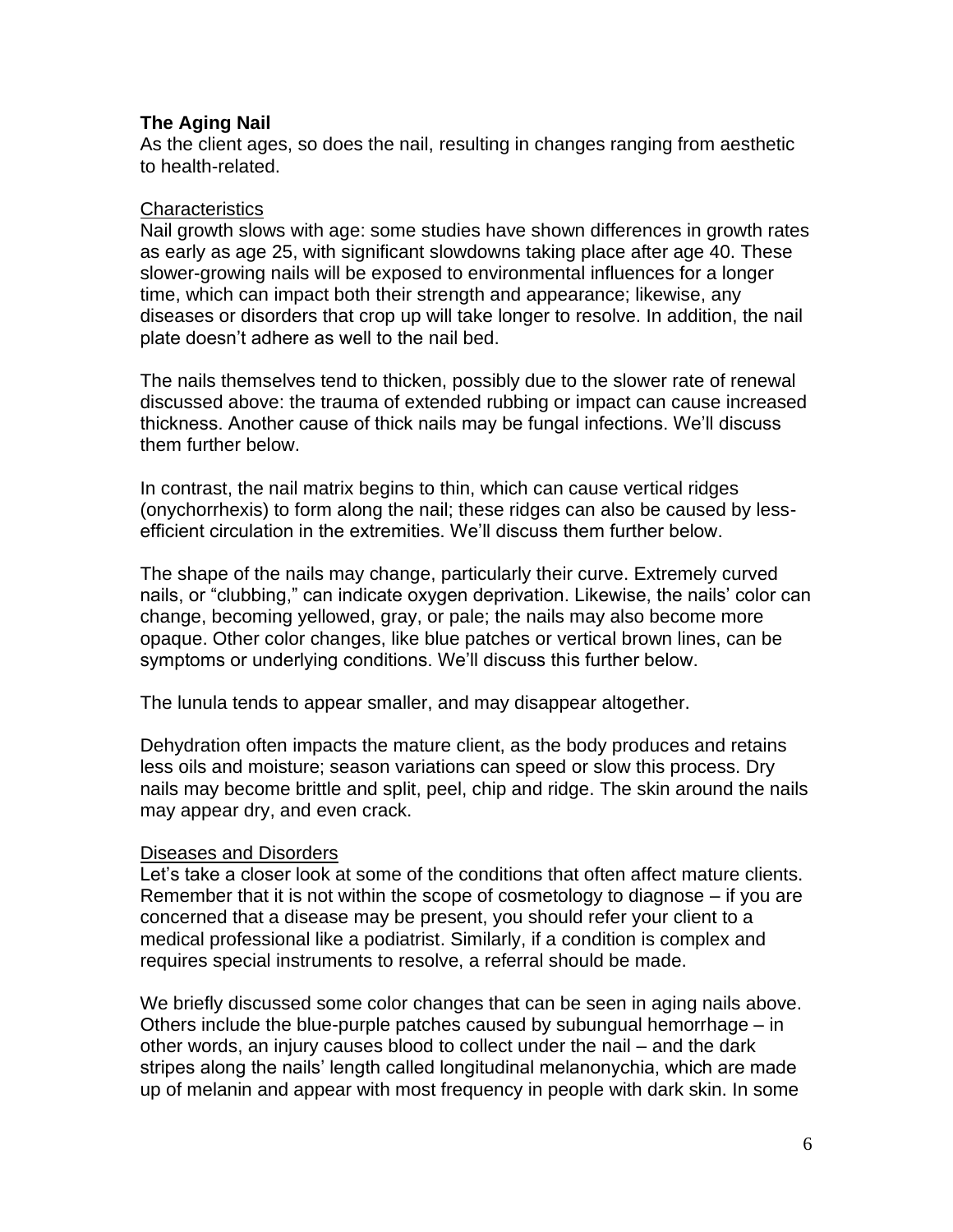cases, however, dark stripes can indicate the presence of skin cancer, most often when they appear on only one digit. Other color changes which may signal a serious underlying condition include blue nails, which (especially combined with clubbing) may be due to insufficient oxygen in the bloodstream; blue lunula, on the other hand, may be a sign of poisoning. If the entire nail is pale, the client may be anemic; if it's white, liver disease or diabetes may be present; half pink/half white nails suggest kidney disease. Yellow, thick nails that appear to have stopped growing (yellow nail syndrome) may signal something as simple as an infection, or something more global, like lung disease or rheumatoid arthritis. And to double back to clubbing: the presence of dramatically rounded nails, possibly in combination with swollen fingertips, can be caused by oxygen deprivation and may signal a problem with the lungs, heart, liver, stomach, or intestine.

*Onychocryptosis (ingrown nails)* – as the toenails thicken, the risk of ingrown toenails becomes greater; if not dealt with, this can result in pain and infection. Regular trims, performed straight across, can help resolve this condition.

*Onychoschisis (brittle, splitting nails) –* often age-related, as discussed above, splits can also be caused by too much wetting and drying of the nails, and may be a sign of an underlying condition like psoriasis. Soaks or moisturizers may help, as can regular trims.

*Onychorrhexis (vertical ridges) –* often age-related, as discussed above, ridges can also be a sign of an underlying condition like psoriasis or nutritional deficiency. They may appear on one nail or all the nails.

*Koilonychia –* spoon-shaped nails. Thin nails that dip down in the middle like little spoons can be a sign of an iron deficiency.

*Onycholysis* – when the nail plate loosens or separates from the nail bed. This is often caused by over-aggressive cleaning under the nails. Keeping the nails cut short can help keep them clean without exacerbating this condition. It can also be caused by fungal infections or psoriasis.

*Pitting –* tiny dents in the nails, often described as looking like they were made with an ice pick. Pitting may a symptom of a whole body disorder like psoriasis, dermatitis, or alopecia.

*Onychomycosis* – a fungal infection which accounts for about half of all nail disorders and is even more common in the mature client. It can cause the nail to thicken and discolor (usually white or yellow); the nail may also separate from the nail bed. Toenails are particularly affected.

*Onychogryphosis* (ram's horn nails) – when one side of the nail (usually the toenail) grows faster than the other, they may thicken, turn yellow or brown, and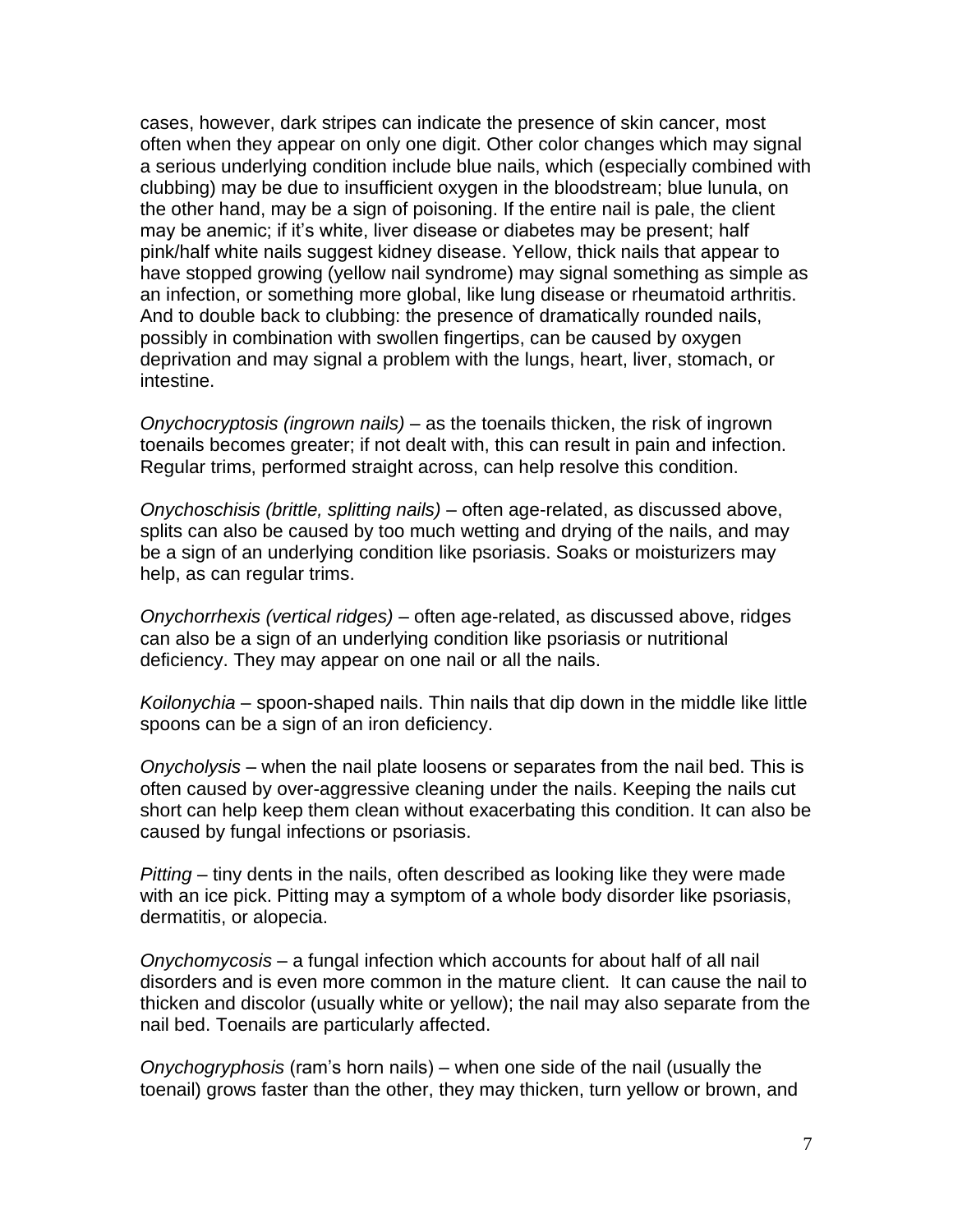curve like a ram's horn. This can cause ingrown toenails, pain, and infection. Causes range from foot trauma, to fungal infection, to other underlying conditions. It should be diagnosed and treated by a medical professional; regular trims may help to keep it in check.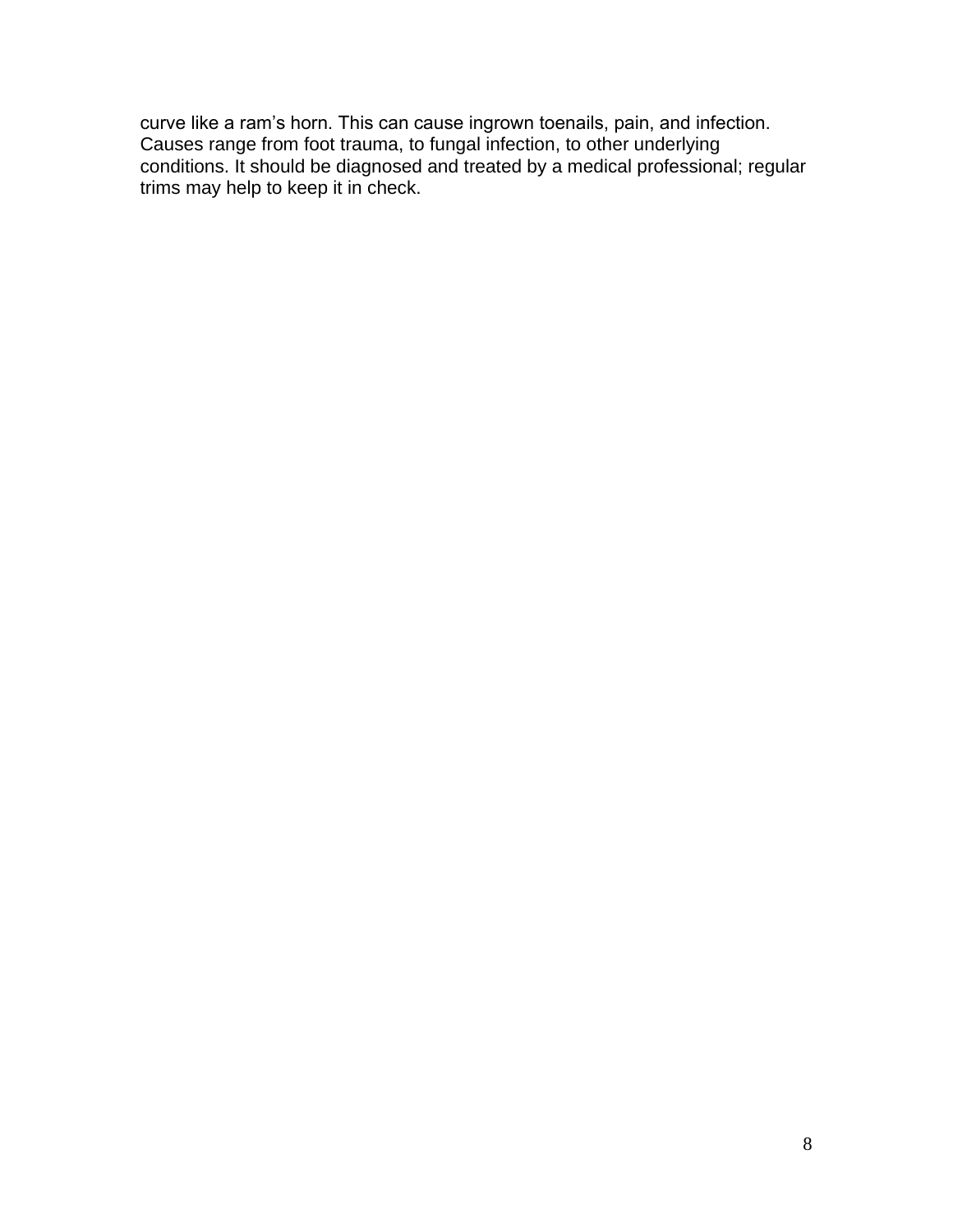## **Our Skin**

Since you'll be examining your mature clients' hands and feet, let's also quickly review the characteristics of skin. As you know, the skin, with an area of about 20 square feet, is the body's largest organ. Together with its accessory structures (the hair and nails) it makes up the integumentary system.

## **Purpose and Structure**

The skin has six basic functions (sensation, secretion, absorption, regulation, protection, and excretion) and three layers (the epidermis, the dermis, and the subcutaneous layer).

The epidermis is the outermost layer, and is often referred to as the cutis, cuticle, or scarfskin. It has four ("thin skin") or five ("thick skin") distinct layers (the stratum germinativum, stratum spinosum, stratum granulosum, stratum lucidum, stratum corneum). All of the layers except the deepest contain cells called keratinocytes. These cells create and hold a protein called keratin, which give the hair, nails, and skin the traits of water resistance and hardness.

The dermis is composed of two layers of connective tissue (the reticular layer and papillary layer), creating a mesh of collagen proteins, which are strong and flexible, and elastin fibers, which are soft and pliable. It helps to support the epidermis, and provides the overall structure with elasticity. Within the dermis are blood vessels, lymph vessels, and nerves, as well as hair follicles. It also holds both the sudoriferous (sweat) and sebaceous (oil) glands. The sudoriferous glands excrete waste products and assist with the regulation of body temperature. The sebaceous glands secrete sebum. Sebum and sweat, mixed, create the skin's acid mantle – a very fine film on the skin's surface that protects it from dirt and debris, minimizes drying and chapping, and helps to keep it smooth.

Below the dermis, the subcutaneous layer (or hypodermis) is made up of loose connective tissue (collagen and elastin) and adipose tissue, which stores fat, cushioning and insulating the skin as a whole. It connects the upper layers of the skin to the fascia, and contains larger blood vessels and nerves than the dermis.

## **Aging Skin**

What changes as we age, and why?

Skin ages at different rates due to both external influences and internal factors – some of which can be modified. Exposure to extreme climates, too much sun, wind, and polluted air can all hasten the aging process. In addition, general poor health, disease, and emotional problems can contribute to the skin appearing older; likewise, extreme weight loss tends to cause loss of muscle tone and lined and sagging skin, which also gives the skin an "aged" appearance. Finally, some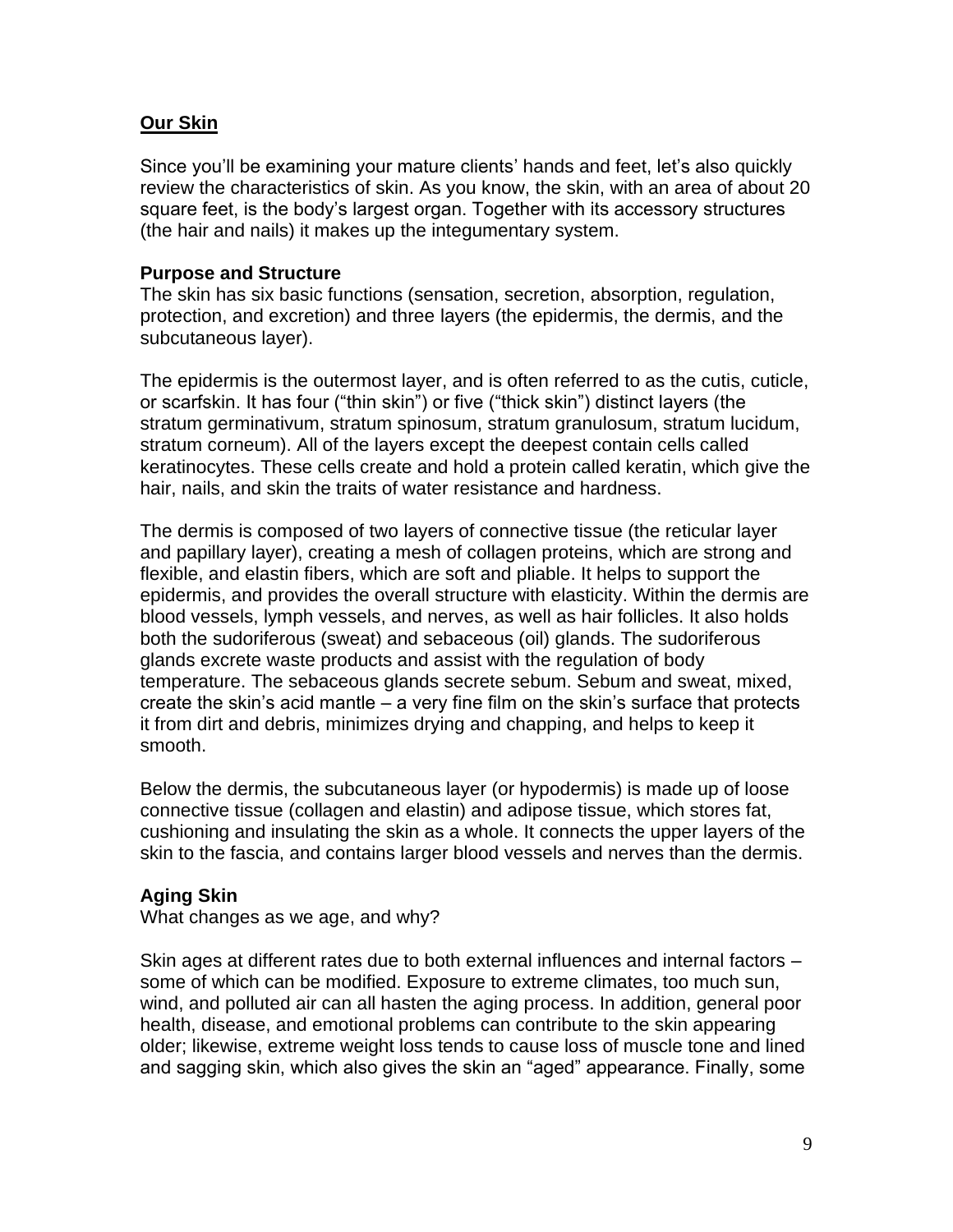medications, a poor diet, smoking, and misuse of alcohol can also affect the skin's appearance.

Overall, the connective tissue in the skin changes: collagen and elastin production both lessen with age, reducing both the skin's strength and its elasticity. Let's also revisit each layer.

In the epidermis, while the number of cell layers stays the same, the overall thickness lessens. In addition, there's a decrease in the number of melanocytes, while those that remain are larger. This leaves the skin thinner and paler/clearer, with the potential for large spots of pigment.

In the dermis, blood vessels become more fragile, increasing the chances of bleeding under the skin and bruising. The sebaceous glands produce less oil, and the sudoriferous glands produce less sweat, which can leave the skin dry and itchy, and make body temperature harder to regulate.

In the subcutaneous layer, the fat thins: the loss of padding may increase the chances of skin injury, while the loss of insulation again makes it harder to regulate body temperature.

Taken together, this means several things:

First: Mature skin is often dry. This is due to the body's natural aging process: as a person ages the body's processes slow down, and cells are not replaced as rapidly as they once were. (This can be exacerbated by simple dehydration: drinking enough water can improve the color and texture of the skin over time by ensuring cell turnaround. A simple rule of thumb is "drink half your body weight" – for example, if you weigh in at 120 pounds, you would need to drink 60 ounces of water a day.)

Second: Mature skin often lacks elasticity. As you know, you can test the elasticity of the skin simply by taking a small section of the facial skin between the thumb and forefinger and pulling gently outward. When the skin immediately returns to its previous shape, it has good elasticity; if the skin is slow to return to its previous shape, it is lacking in elasticity.

Third: Mature skin is often fragile. It's thinner, so pressure, rubbing, or pulling may cause skin tears and/or broken blood vessels. Likewise, it also heals more slowly – up 4 times, in the case of wounds.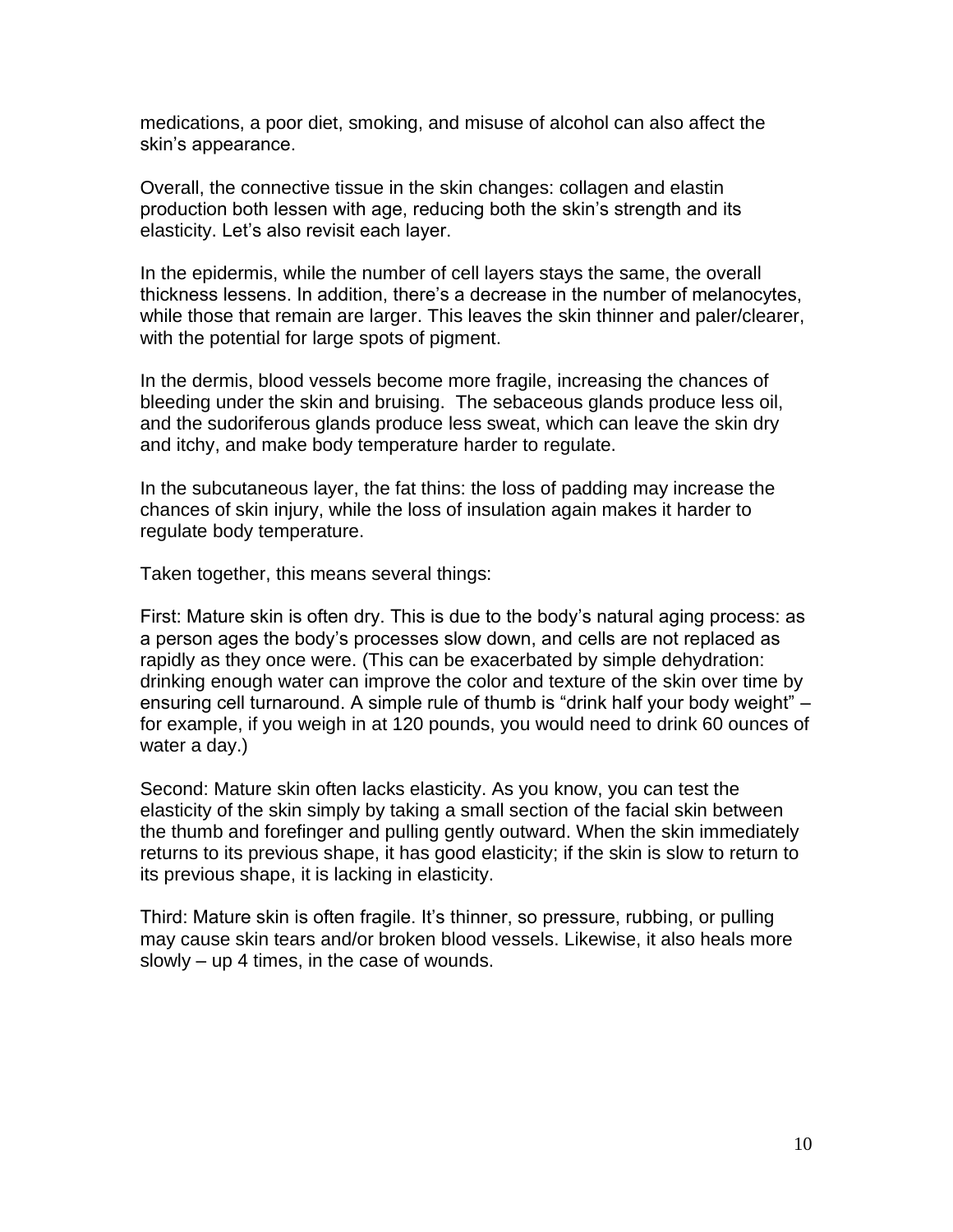## **Health Considerations**

Next we're going to take a closer look at a range of maladies that may impact your mature clients, from conditions to diseases to infections. While, once again, you can't diagnose, you can and should make the appropriate referrals. As a general rule, you might suggest seeking medical advice when you notice brittle or discolored toenails, your client mentions a tingling or a burning sensation in their feet or toes, you feel that the feet are very cold or numb, you see that the feet or ankles are swollen, and/or you find blisters, very cracked skin, sores, or open wounds.

## **Brittle Nails**

We've mentioned them briefly before, but let's dig deeper. As you know, these nails are softer and thinner than normal, visibly dry, and prone to breakage: sometimes they split at either side of the nail; sometimes they tear. Brittle nails in mature clients can be related to an ongoing health issue, such as anemia, hypothyroidism, iron deficiency, circulation problems, eczema, or psoriasis, so a visit to a doctor is highly recommended. In the absence of a specific diagnosis, brittleness may simply be caused by the increased dryness that we see in both nails and skin as it ages. Helping a client with brittle nails requires work on two fronts: in the salon, and in the home between visits.

Restoring moisture is an important step. During your appointments, be sure to apply cuticle oil, and don't cut back the cuticles – the waterproof barrier they provide between the skin and the nail will help to prevent further drying. Keep your warm water soaks short – if the nails absorb too much water, the resulting expansion and contraction can worsen the brittleness. A paraffin wax treatment can help nourish both skin and nails, allowing the creams and oils you apply to penetrate more deeply. On the home front, your client can apply cuticle oil every day as well. In addition, because being immersed in water dries out the skin, your clients should apply hand lotion after every wash. This not only makes the skin happier, it helps the nails: if the skin at or below the cuticles is dry, the underlying nail matrix is too, and the nail it grows will be prone to splitting, breaking, and cracking. Recommend that they use a rich hand cream, like Shea butter, throughout the day, paying close attention to the area around the matrix and the cuticle, and extending all the way down to the second knuckle of each finger.

Also, educate your clients on the importance of weekly or bi-weekly manicures: cleaning and shaping the nails, and treating the cuticles, is important for their health and strength. Also, make sure they know that not all mani/pedis have to end with polish! All polishes dry out the nail plate to a certain extent, and as polish ages, the drying continues. Clients with brittle nails should consider removing their polish after 5-10 days of wear, using a non-acetone remover, and leaving their nails unpainted until their next salon visit. And, if brittleness continues, they may wish to take a break from nail polish altogether.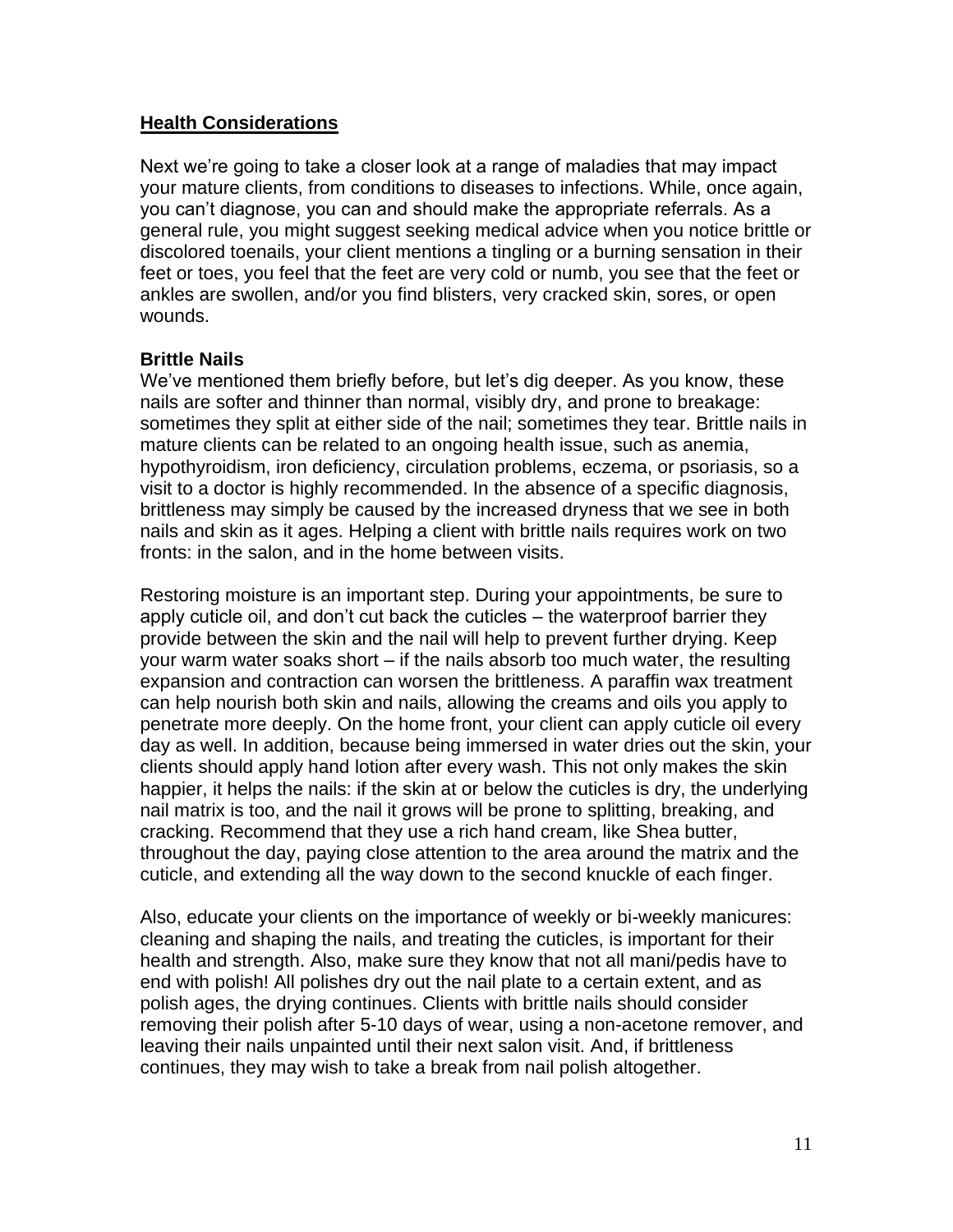### **Hammertoe**

If, when looking down at your client's feet, you see a bend in the joint of the second, third, fourth, or fifth toe that causes it to curl under – as if it's hammering into the floor – that could be a sign of hammertoe. It's caused by an imbalance in the toe's tendons and muscles, which gradually creates the bend in the toe. While hammertoe is occasionally helped along by consistently wearing badlyfitting shoes, it's more likely that the primary cause is either genetic, or damage to the joint due to trauma.



Should you suspect hammertoe, recommend that your client seek a doctor's opinion – and the sooner the better. If the condition is diagnosed early, nonsurgical treatment options exist, including the use of pads and medications to relieve pain, stretching, orthotics, and/or splinting. If these don't

work, or the toe is already rigid, surgery may be the only option. Also, caution your clients against self-diagnosing: while it may be tempting for them to try overthe-counter pads, a doctor will be better able to suggest which to use and which to avoid.

You may perform a pedicure as you normally would if the skin is not broken. Should sores be present, recommend a doctor visit prior to providing services.

## **Psoriasis**

Psoriasis is a chronic condition that most commonly affects the skin, causing red, raised, flaky patches to appear. It often develops between the ages of 15-35, but can appear at any age. Plaque psoriasis, the most common, is easy to mistake for eczema: it appears as red, raised patches covered with grayish-white dead skin cells. The exact cause is still not known, but it's related to the immune system, and genetics are a factor. It is not contagious.

You may see psoriasis on the arms and hands, or legs and feet. It can impact the nails as well: up to 55% of people with skin psoriasis also experience it in the nails (while only 5% of people with nail psoriasis do not also have skin psoriasis). Signs of nail psoriasis include pitting, discoloration, crumbling, loosening, thickening, or horizontal lines. Note that fungal infections causing thickening of the nails appear in conjunction with nail psoriasis in about 1/3 of those affected –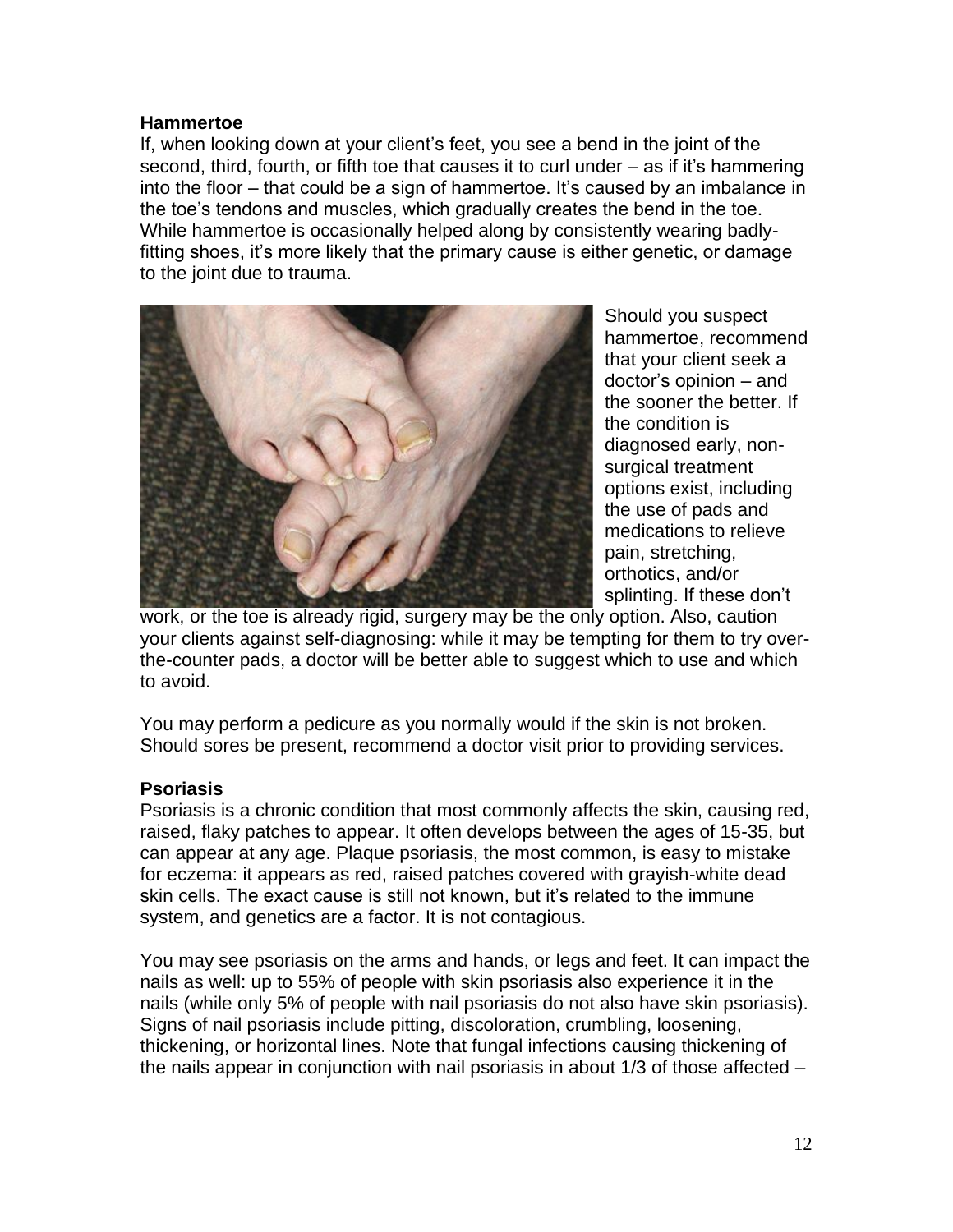these infections are contagious, and services should be avoided while they are active. If you're not sure what you're seeing, refer your client to a doctor.

If your client has psoriasis, remember that water pulls moisture out of the skin, which can worsen the condition. Consider reducing the amount of time you soak the hands and feet, and use gentle soaps – or eliminate the soak altogether in favor of a dry manicure or pedicure. A pumice stone can be use to gently smooth the bottoms of the feet, but more significant callus should be referred to a podiatrist. In terms of the nails themselves, treat them gently, as roughness can cause a flare-up. Recommend to your client that you keep them short so they are less likely to snag, loosen, or lift, and to reduce the amount of build-up underneath. Be careful when clipping the nails or shaping them with a file, and don't scrape the buildup out – this can cause the nails to loosen, potentially leading to infection. Leave the cuticles alone: cutting or pushing them can injure the skin, also increasing the risk of infection or flare-up. Buff them lightly, and polish as usual – unless you see signs of infection (redness, discoloration, swelling). Advise the client that any infection should be allowed to heal before polish is applied.

In general, nail enhancements should be avoided: they can increase the risk of the nails lifting and separating from the fingers, and your client may have an adverse reaction to the glue. That said, a recent study looked at people with nail plate abnormalities, including psoriasis and brittle nails, who received gel nail applications. Extra care was taken to avoid damage to the cuticle, and pre- and post-care photographs documented the service. The people who participated reported high levels of satisfaction and an absence of side effects. While more research is needed, gel nails may prove to be a suitable enhancement.

Note that people with psoriasis may also suffer from psoriatic arthritis, which we'll touch on shortly.

## **Eczema**

Eczema, which inflames and irritates the skin and usually presents as an itchy red rash, is caused by allergens. The potential for eczema increases in the mature client, in part due to age-related skin changes like fragility and dryness as well as impaired circulation. Eczema can also be aggravated by medications. It's not contagious, but is easy to mistake for other conditions like psoriasis (also not contagious) or a fungal infection (contagious). If you're not sure what you're seeing, refer your client to a doctor.

Should a client with eczema request services, you'll need to decide together whether to proceed or reschedule: there's always the possibility that the products you use could trigger or worsen an outbreak. To reduce the risk, advise the client to hydrate the skin and cover the affected areas pre-appointment. You can help, too, by using gentle, fragrance-free products and avoiding enhancements.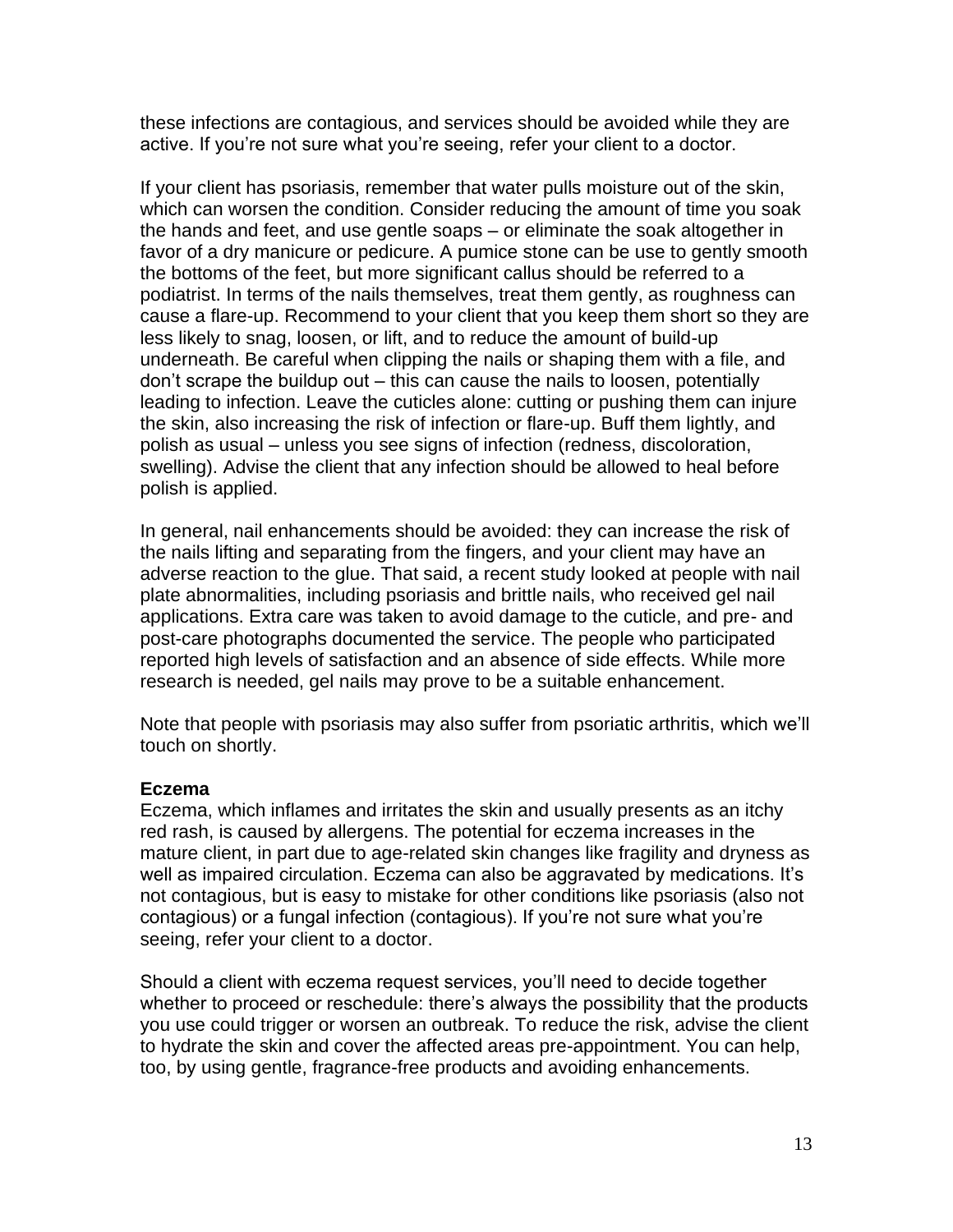## **Athlete's Foot**

Both psoriasis and eczema are sometimes mistaken for athlete's foot – so let's take a quick look at the culprit. Athlete's foot, or tinea pedis, is a fungal infection that often begins between the toes. The symptoms include dry, flaky, scaly skin, and it often causes the feet to burn or itch. You may see it more frequently with your mature clients, for several reasons. Their immune system may be weaker in general, due to age-related changes or the existence of conditions like diabetes. In addition, the mature client may not be able to keep their feet as clean and dry as other clients, due to decreased mobility. Finally, it's easier for infectious agents to enter the body through dry, cracked skin or open sores, which also appear more often in mature clients. And regardless, be aware that you'll see more of it in the summer, because the feet are sweating more.



Since this condition is contagious, you need to stop services at once: the risk of spread aside, the moisture, filing, and scraping that takes place during a pedicure can worsen the condition. It is particularly important to double down on your disinfection standards, should an exposure occur – wear gloves, use a hospital-grade disinfectant, and individually disinfect all reusable implements as well. Refer the client to a

doctor for treatment.

## **Arthritis**

Affecting more than 50 million Americans, arthritis is a joint disorder characterized by inflammation. The odds are good you've got a client who's affected by it to some degree – it impacts, women, men, and sometimes even children – and the likelihood of its occurrence increases with age.



In general, arthritis symptoms include swelling, localized pain, tenderness, stiffness and some limited range of motion. The symptoms, which may be more or less severe, can also come and go, and may progress over time. Arthritis can cause permanent joint changes, which can sometimes alter the appearance of the affected joints (knobby finger joints, for example), but can usually be seen only by X-ray.

These changes usually don't directly affect the nails, but if the hands and feet are swollen or twisted, the nails may also be altered.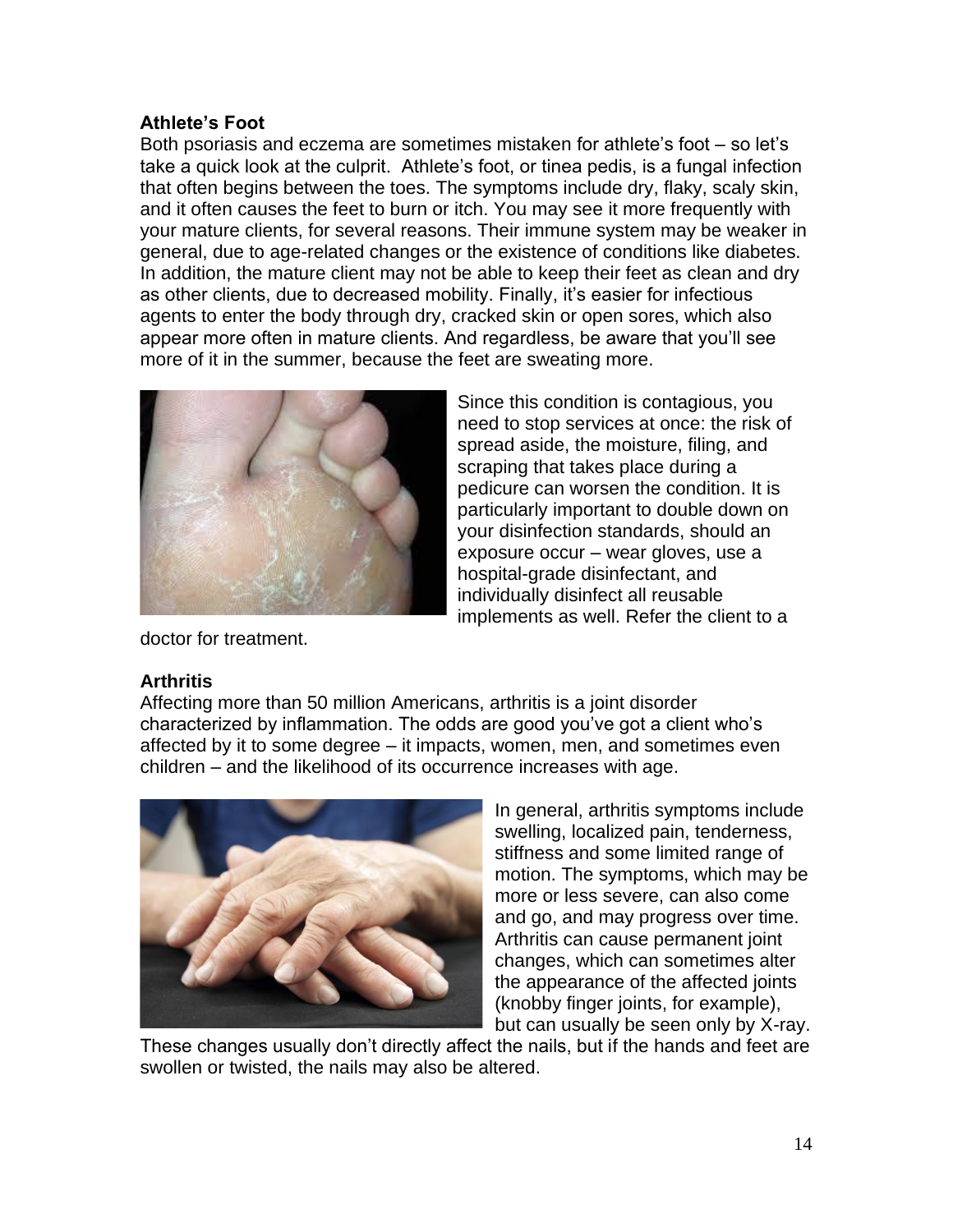There are many different kinds of arthritis. The two most common are osteoarthritis (OA) and rheumatoid arthritis (RA). OA is a joint disorder that breaks down the cartilage, which functions as a kind of cushion between bones. It's usually caused by overuse, injury, or sickness; genetics also plays a role. Affected joints are often less flexible, tender, and inflamed. RA is a systemic disorder – in other words, it impacts the whole body – in which the immune cells attack the joints, leading to fluid build-up, welling, and redness. The cause is unknown, but genetics and hormones are likely to contribute. Another type, psoriatic arthritis (PsA), is seen in about 30% of people with psoriasis. Symptoms include swollen, sausage-like fingers and toes, reduced motion, and (as we discussed above) nail changes like pitting, crumbling, discoloration/lines, or separating.

With arthritis, the key is to help your client feel comfortable – and one of the best ways to know is to ask! Typical considerations include booking appointments later in the day, since affected joints tend to be stiffest in the morning. Find your client a comfortable chair that's easy to get in and out of, and encourage them to take their time filling out any forms. If you offer beverages, provide light, easy-tohold cups. During services, remember that arthritic joints are sensitive – allow the client to rest their hands and feet on a comfortable surface rather that holding them.

Gentle massage may provide some relief, although inflamed joints should be avoided. Likewise, if your client is not on anticoagulants (drugs that prevent the formation of blood clots), you may consider incorporating those essential oils that are notable for reducing arthritis pain, such as chamomile, rosemary, ginger, or lemon.

Paraffin wax treatments, with their moist warmth, can be very soothing to clients with arthritis, and help increase their blood circulation. That said, the mature client may be more sensitive to heat due to their thinner skin and/or the influence of medications. Always review your clients' information sheet first to see if the heat can be tolerated, note any additional precautions that should be taken for clients with health risks, and do a patch test. And of course standard precautions like "only use equipment specifically designed for paraffin wax treatments" still apply! Avoid paraffin treatments in the presence of open wounds, rashes, burns, eczema, or swollen veins.

#### **Diabetes**

Insulin is a hormone that acts as a kind of key – it allows the cells of the body to use blood sugar, or glucose, for energy. Diabetes is a disease that affects insulin levels, which in turn means that the glucose levels in the body are too high. When the body doesn't make any insulin, that's type 1 diabetes. Type 2 – which is far more common, and the one you're most likely to see in mature clients – means that the body doesn't use insulin effectively (also called insulin resistance).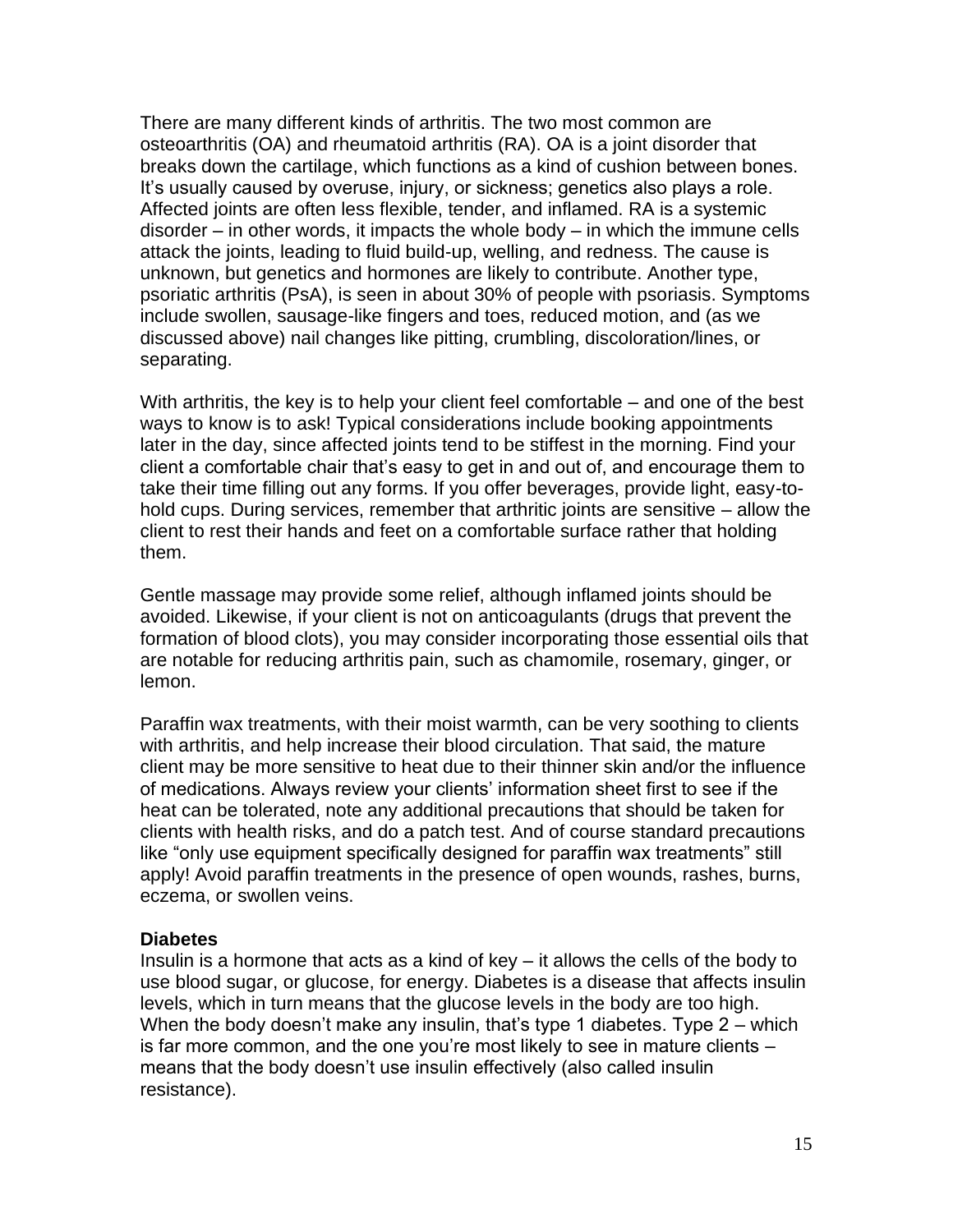In general, if your client's diabetes is well controlled, you can proceed with services; the following adaptations will make those services safer.

Diabetes reduces sensation to the feet and increases dryness, due to poor blood circulation to the limbs. A person with diabetes may not be able to feel pain in their feet due to nerve damage (neuropathy); therefore, extra care is needed to avoid scratching or injuring the skin, as the client may not be able to provide feedback to the nail technician. Should you remove too much dead skin on the feet or too much cuticle, creating a small wound, this in turn can create entry points for bacteria and fungus, which could turn into an infection. An infection can raise blood sugar levels, which can interfere with proper healing and increase the risk of serious complications like ulcers or even amputation.

The practice of extreme hygiene is necessary in dealing with someone with diabetes. Sterilization of all tools is necessary; the footbath needs to be disinfected before every client but special attention to this for diabetics is necessary. Make sure your disinfection practices are visible to the client to reassure them. (Some medical professionals will advise patients with diabetes to bring their own implements; however, nail technicians have no way of knowing how clean those implements are. Some discussion between patient/client and nail technician is required.)

When manicuring and pedicuring the client with diabetes, use no metal tools: you risk pushing cuticles too hard, causing bleeding. Instead, apply some cuticle oil and gently push back the cuticles with a non-metal, orangewood stick. Likewise, don't scrub – gently soak the nails. Nails should not be cut too short, as this can cause ingrown toenails and lead to infection. Make sure toenail edges are not sharp; they should be rounded off with a file – but avoid rough porous files. Never use unsafe implements such as blades.

Lastly, as your client may not be able to feel the temperature of the water in the foot bath, test it before having your client insert their feet to avoid burns. It should be 90-95 F.

## **Cancer**

When providing a service for a person undergoing chemotherapy, there are pertinent questions to be asked, among them:

- Are you currently receiving treatment?
- Are there any side effects you are experiencing in your legs or feet?
- Is there any other information I might need to know?
- Would it be ok to contact your medical doctor to ask permission to do the service?

Clients undergoing chemotherapy have a suppressed immune system, making them very susceptible to serious infections, which can be deadly. All tools used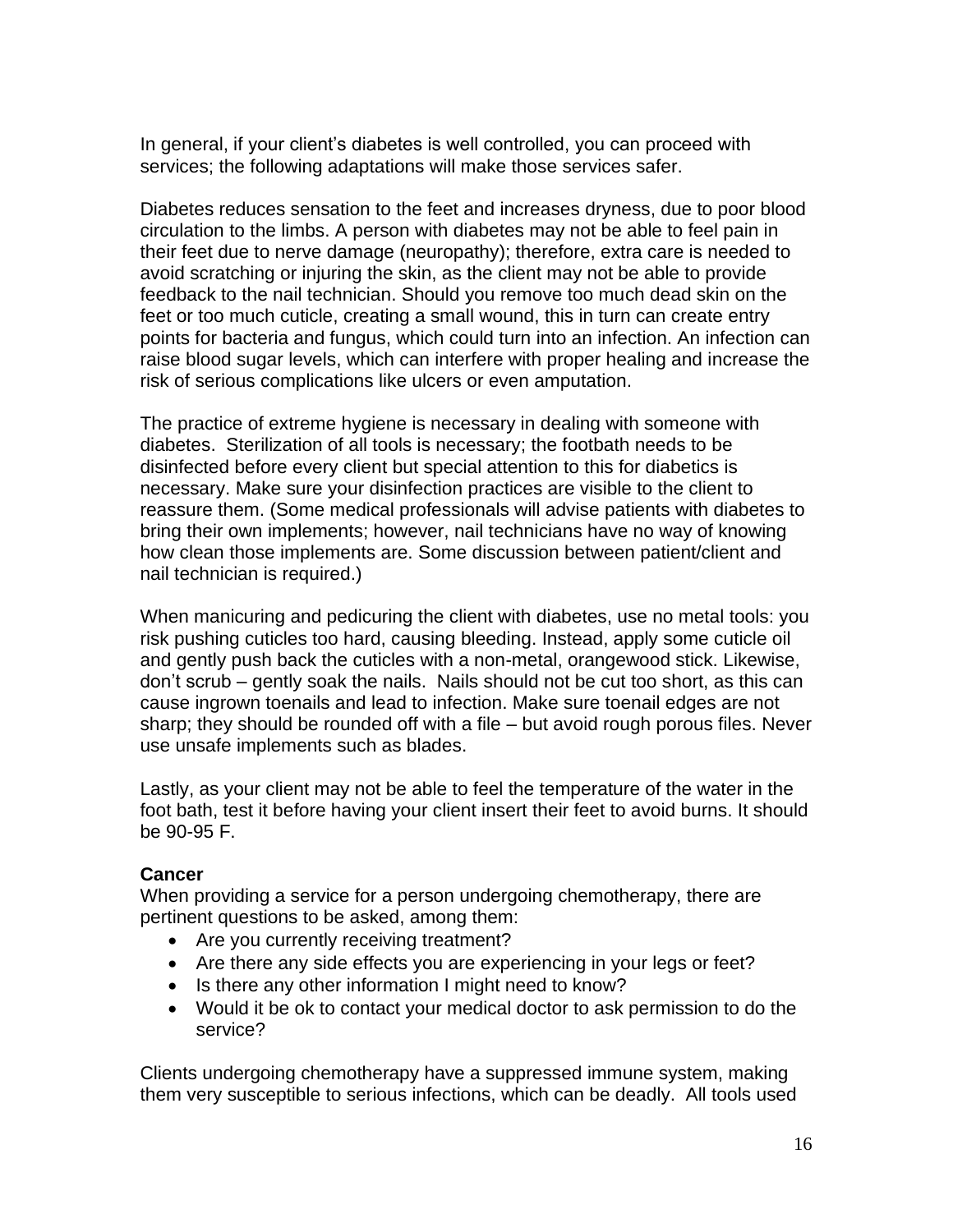on these clients need to be disinfected with an EPA-REGISTERED HOSPITAL DISINFECTANT in the same way a hospital sterilizes equipment before surgery. Likewise, the foot bath for the pedicure needs to be thoroughly sanitized and disinfected prior to the service.

These clients need to personally see your disinfection techniques, beginning with washing your hands prior to their service. All equipment needs to be visible to the client to assure them that it is clean and sterilized, but not left out in the open to collect any dust or other particles: sealing it in plastic or a clear hard container is ideal. If an implement cannot be sterilized, such as a nail buffer block or emery board it must be thrown away immediately after use – let the client see you do this as well. When working on this client you always need to wear gloves that are fresh from the box – again, pull them out in front of the client. (Some medical professionals will advise patients undergoing chemotherapy to bring their own implements; however, nail technicians have no way of knowing how clean those implements are. Some discussion between patient/client and nail technician is required.)

During treatment the patient can experience nail changes. The most common is a skin reaction called hyper-pigmentation, which can lead to darkening in the nails as well. There are many drugs given during chemotherapy that can cause this darkening in the nails. This condition is temporary and will eventually resolve in a few months when the nails grow out. It is not recommended to have nail polish or nail extensions (acrylics) until the nails have grown out and returned to normal, as there is the possibility of trapping bacteria between the natural nail and the artificial nail.

Other possibilities to be aware of when performing services include:

- Dryness and sensitivity of the skin
- Chemo-induced neuropathy (lack of feeling or any sensation in the feet)
- Hand/Foot syndrome (redness, tenderness, and possibly peeling of the soles)
- Bacterial or fungal infections
- Nail changes: nails that appear green or blackish could indicate an air bubble under an artificial nail where dirt or bacteria has accumulated

Discuss your findings with your client, and refer them to their doctor.

Be very careful to look for any cracks or splits in the finger or toe which could cause infection. Never cut cuticles or calluses – this could put the client at risk for infection. Electric nail drills should never be used: drills can easily go too deep and into the natural nail, putting the client at risk for infection. Cuticles can be safely pushed with an orangewood stick; dry skin can be lightly filed and/or exfoliated and moisturized. A gentle massage may be an option for some clients; be careful not to press on any bones as this may cause pain.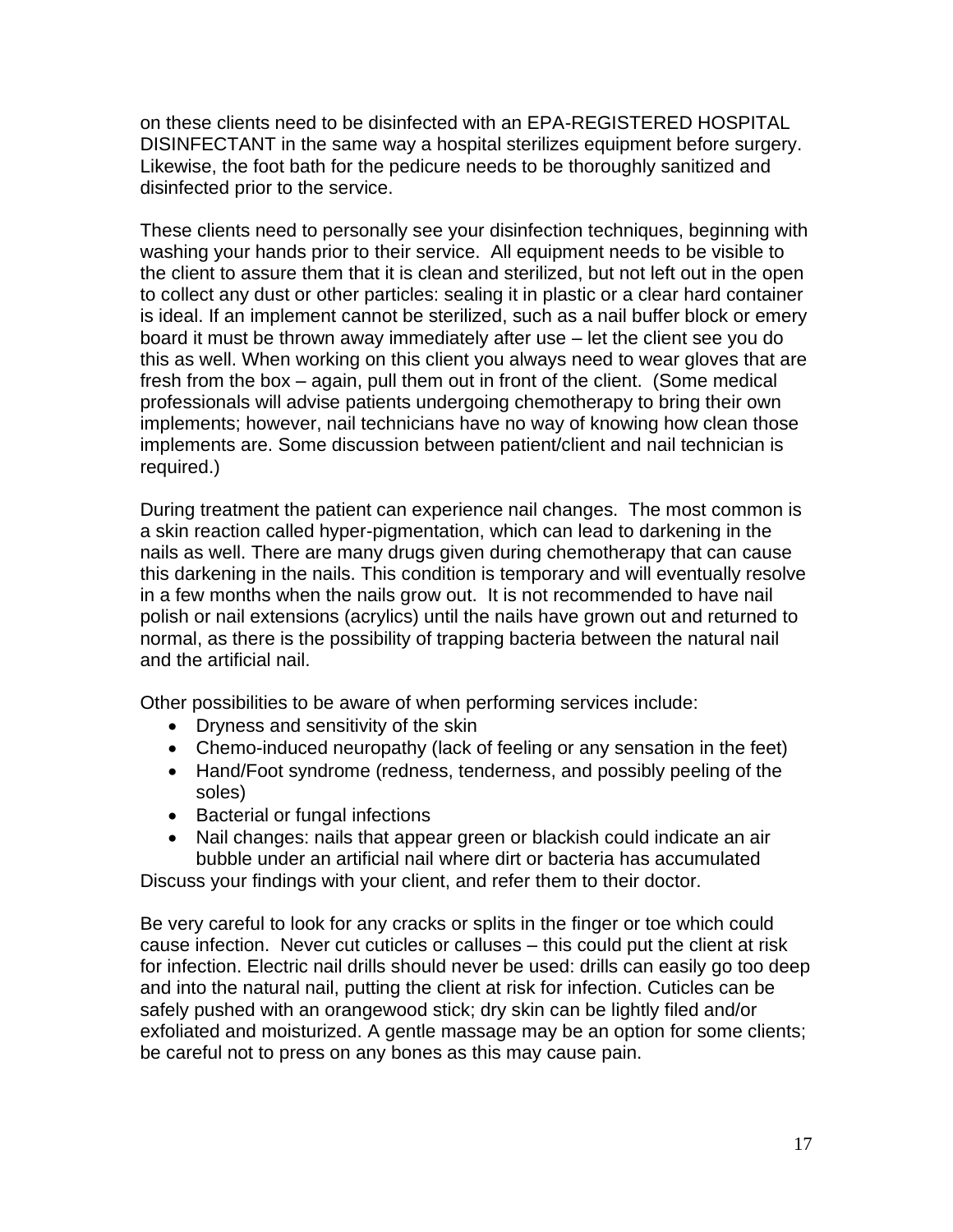If you opt to finish with a polish, consider water-based nail polish or five-free polish brands (which are free of formaldehyde, toluene, dibutyl phthalate, formaldehyde resin, and camphor, five of the most toxic chemicals).

Finally, make sure to have excellent ventilation during your service. A patient undergoing chemotherapy is very sensitive to odors; even a manicure can cause nausea.

## **Parkinson's Disease**

Parkinson's disease is a progressive nervous system disorder that affects movement. Symptoms tend to start and accumulate gradually: tremors, stiffness, and/or slowing of movement are common. The cause is unknown, but both genetics and the environment appear to play a role.

Should one of your clients have Parkinson's disease, there are no special precautions needed for manicures, pedicures, and massage. In fact, the massage in particular can reduce muscle tension and promote relaxation, and may be greatly appreciated. Do be aware that, due to disease progression, the hand or foot of a client with Parkinson's may not flex in the way you're used to; it's important to not force any movements, as this can cause injury. Also, some people with Parkinson's may have specific times of day when their dexterity and mobility are better ("on" times) or worse ("off" times), so you may wish to schedule appointments accordingly.

## **Dementia**

Dementia is a term that describes a group of symptoms – among them decline in memory and/or thinking skills – not a disease. Alzheimer's disease is the most common form of dementia; vascular dementia, which is stroke-related, is second. Many dementias increase in severity over time.

Studies have found that dementia patients who visit salons retain more vivid memories, based in part on familiar, repeated experiences (and even scents). They also have a stronger sense of identity and dignity. And by helping them to keep their nails groomed and clean, you're keeping them healthier and helping them avoid infections, too.

In adapting to a mature client that may have dementia, the key is to keep things simple and establish a routine. If possible, seat them in a quiet area. Approach them from the front, maintain eye contact while talking, and use a calm, soothing voice. Offer them simple choices: "Here are three polishes that I think would look great on you – which would you like?" is better than telling them to pick from the polish wall. Allow them extra time with paperwork and payment, and be prepared to assist if necessary.

Understand that the client may not always be able to clearly communicate if there is a problem, so pay attention, watch for signs of agitation, and be gentle. During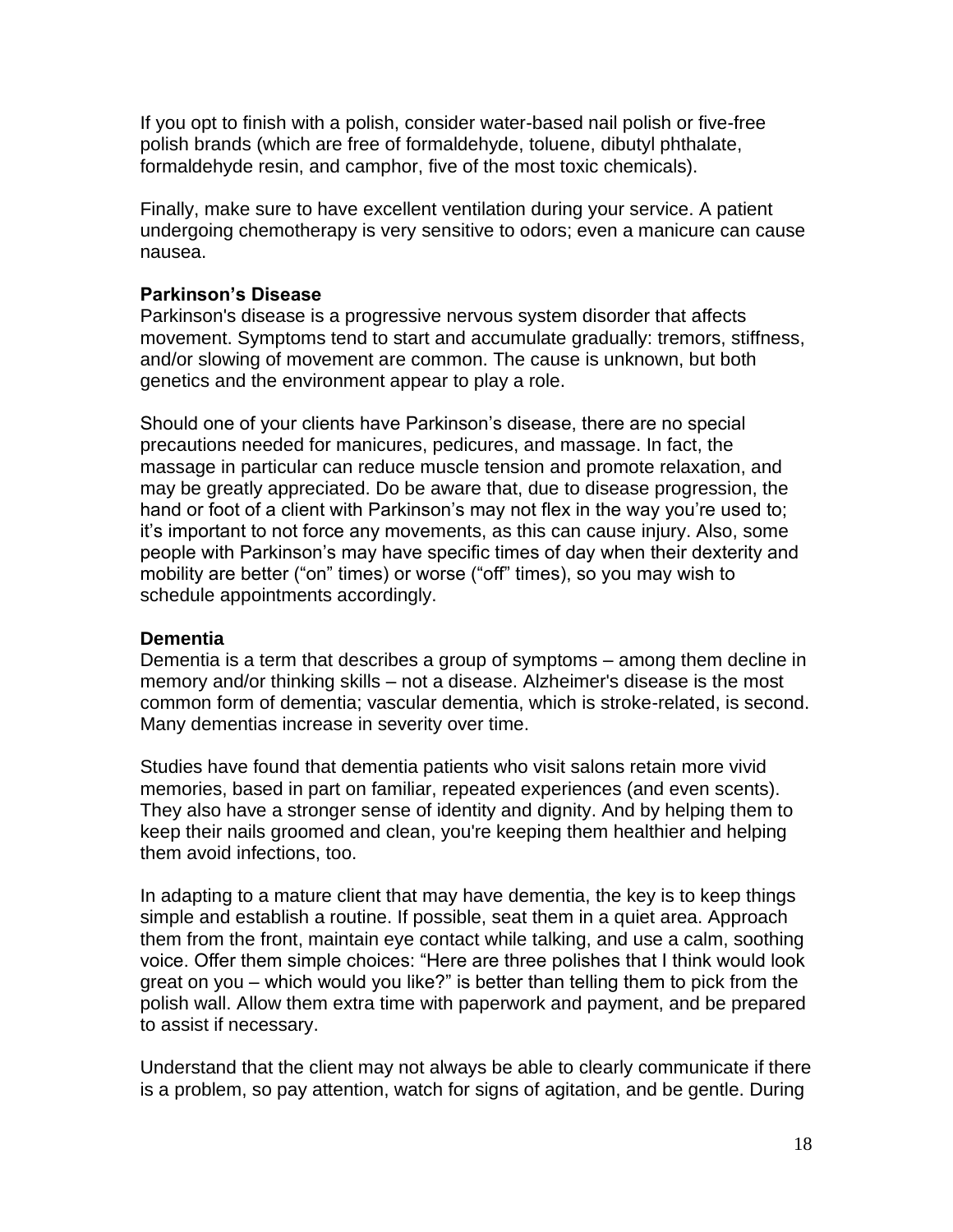services, keep a keen eye out for any signs of irritation, discolorations, swelling, or other changes that might suggest a problem with the hands or feet (or possible poorly-fitting shoes). It's a huge help if you can catch any issues while they are minor, before they progress to serious problems.

The salon experience can also be a relaxing one for people with dementia – consider adding essential oils to your soak, or playing soothing background music. Massage in particular can be an important part of the mani/pedi experience – using warm lotion and massaging the hands and feet for 3-10 minutes can reduce agitation. In fact, a pilot study during which trained massage therapists gave subjects with dementia a 5 minute massage on each foot once a day for 2 weeks resulted in reduced agitation and behavioral problems.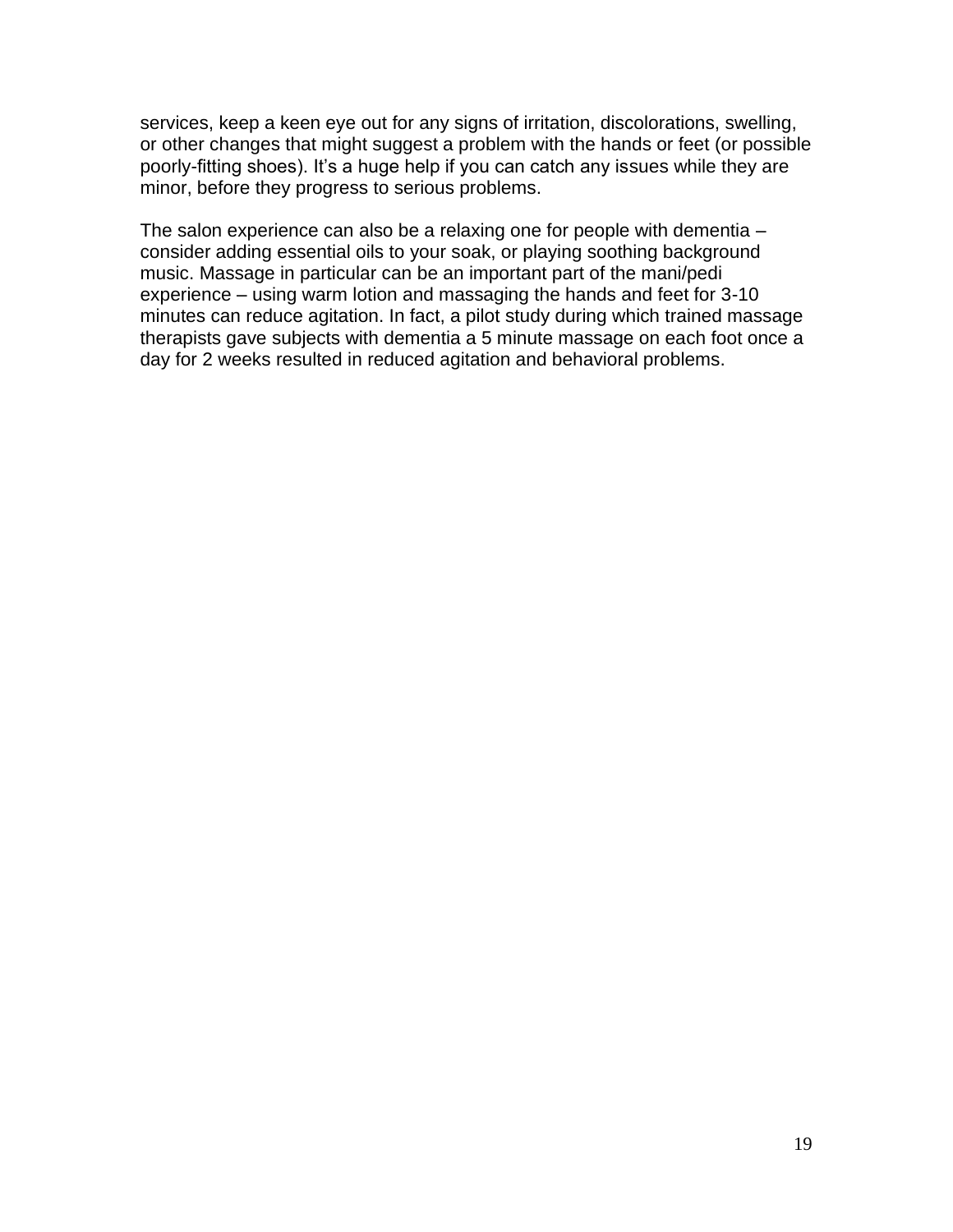## **Cleanliness and the Mature Client**

While a full review of infection control is beyond the scope of this course, it's critical that we at least touch on it. Impeccable standards are important at all times – and they're even more important with the mature client, who may be more susceptible to infection.

Consider this scenario: you're very ill, so you go to the doctor. You're brought into an exam room that looks dirty, plus there are contaminated gauze, dirty cotton, and gowns lying around. You're asked to sit on the exam table, but the disposable covering was not changed from the previous patient. How confident would you feel the doctor knew what they were doing? Do you think you would be well taken care of?

Now think about your salon. Can you say with certainty that your sanitation, disinfection, and sterilization standards are 100% perfect? Is your station set up to inspire confidence in your clients? Do they feel that their beauty and their health are in good hands with you?

As a professional in the nail industry you will be exposed to microorganisms like bacteria, viruses, and fungi, which grow and breed in damp, dark, dirty places, every day. You are working directly with the nails of clients, which may harbor microorganisms. Your hands, and the implements you use, are other places microorganisms may grow. So it's vitally important to have a working knowledge of infection control, for your own safety and that of your clients.

#### **Sanitation**

Let's start with sanitation, also simply called cleanliness – the first level of infection control. In short, it involves physically removing debris, which reduces the number of microorganisms present. It's performed on non-porous objects that come into contact with intact skin only.

In practice, this means that your nail salon should look spotless: clean surfaces are an indication of good overall salon practices. Floors, work surfaces, and fixtures should be clean, mirrors should be streak-free, waste receptacles should be emptied regularly, and no stray nail clippings should ever be visible.

Air quality is another aspect of sanitation. The air in any salon contains odors, vapors, and dust: nail products evaporate as they dry, and tiny nail particles (possibly containing chemicals from polishes or acrylics) are created by clipping and filing. Several ingredients commonly found in nail products can irritate the eyes, throat and lungs, such as:

- Formaldehyde, used in nail polish and nail hardener, can cause allergic reactions, asthma-like attacks, or difficulty breathing
- Ethyl methacrylate (EMA), the main substance in artificial fingernails, can cause allergies, asthma, or dermatitis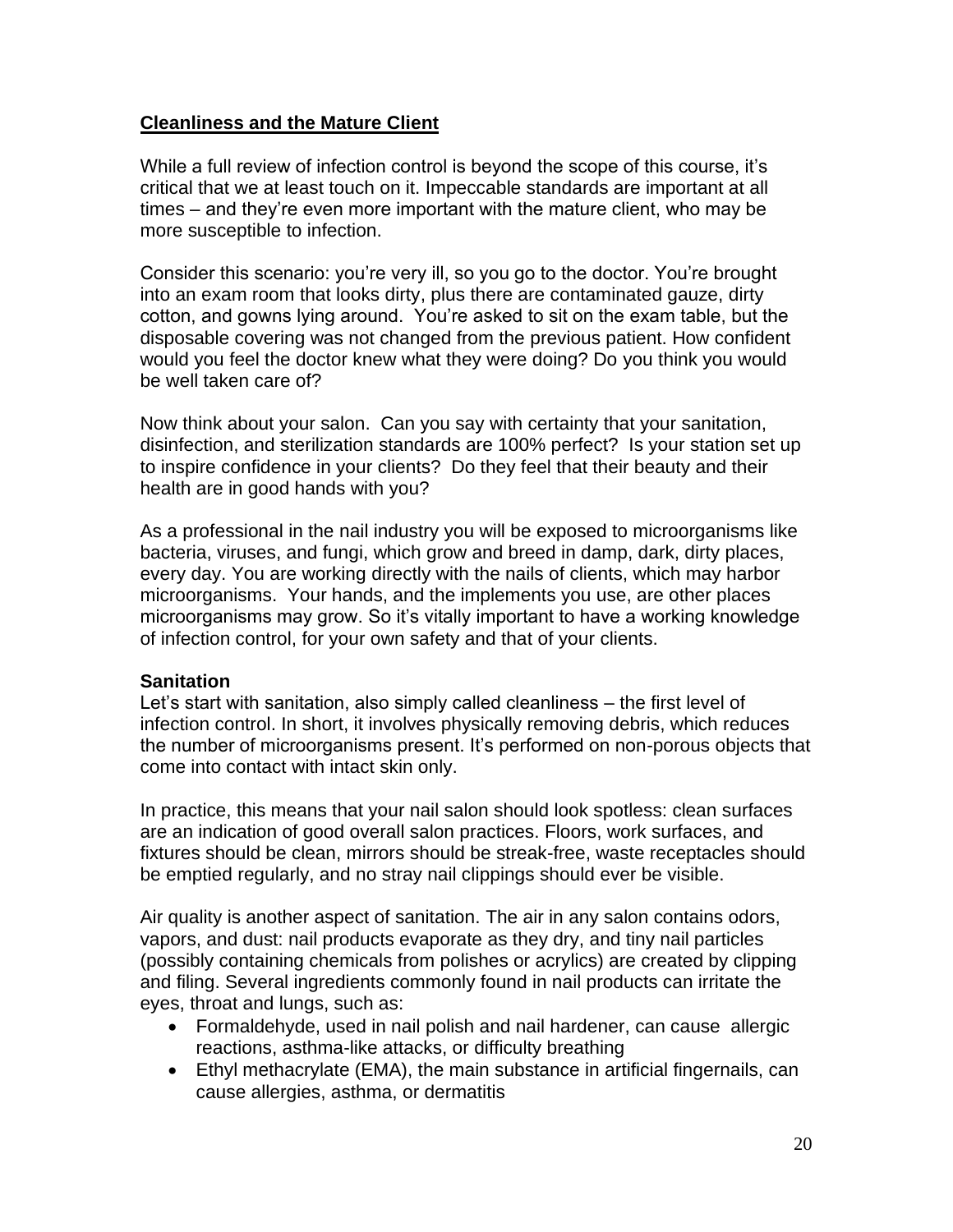• Toluene, a common ingredient in nail polish and fingernail glue, can cause light-headedness, dizziness, or drowsiness.

Air quality, which is important for the health and safety of everyone in your salon, can be of particular importance to the mature client. A good ventilation system is a must: air circulation will ensure that any harmful substances in the air are diluted.

All buildings should have a ventilation system already in place, to provide fresh air and remove mold, mildew, dust, etc. This standard system is called the HVAC (Heating, Ventilating, and Air Conditioning) system. It should be maintained on a yearly basis by an HVAC specialist. To up your salon's game, consider an air purification system: the salon's air is circulated through the unit, and filters inside not only control odor, but absorb chemical vapors. Source-capture ventilation, which pulls dust and vapors away from the nail techs while they work, is another option for each station.

Also, consider your own appearance: is it neat and professional, and are you wearing a clean smock? Clothes that are stained or cloudy with nail dust send a clear message that professional cleanliness is not a priority.

Hot and cold running water should be readily available. I can't stress enough the importance of washing your hands between each client – and providing your client with a clean place to wash their hands as well. You may wish to post a copy of proper handwashing steps:

- Wet your hands with running water either warm or cold.
- Apply liquid, bar, or powder soap to a cupped hand.
- Lather well.
- Rub your hands, palm to palm, vigorously for at least 20 seconds (need a timer? sing the Happy Birthday song twice). Remember to scrub all surfaces, including the backs of your hands, wrists, between your fingers, and under your fingernails.
- Rinse well.
- Dry your hands with a clean towel.
- Use the towel to turn off the faucet.

Alcohol-based hand sanitizers may be an alternative, depending on your state's requirements.

- Apply enough of the product to the palm of your hand to wet your hands completely.
- Rub your hands together, covering all surfaces, until your hands are dry.

All of the products you use should be covered and clearly labeled, and either dispensed with a shaker, pump, or spray, or via a disposable spatula – never double dip. Get used to setting out your disposable tools in front of each client,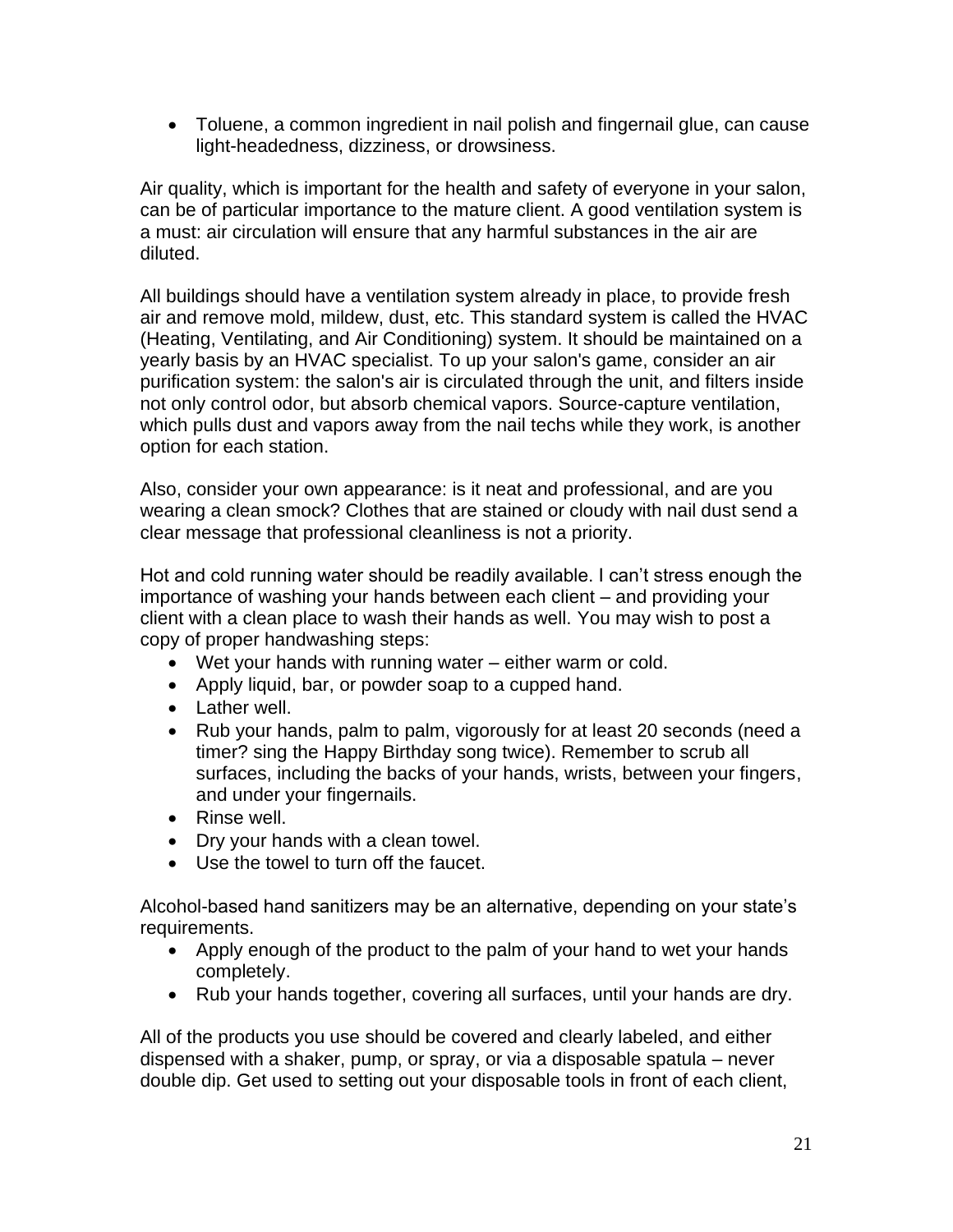so they can see that they're new, and disposing of them in front of your clients, too.

In addition to creating a clean work environment, sanitation can be a step performed before disinfection: for example, making sure there are no nail fragments on your clippers before immersing them in disinfectant.

## **Disinfection**

Disinfection is the second level of infection control. The standard of disinfection requires the use of broad-spectrum (hospital grade) disinfectants: products that destroy or kill bacteria and a broad spectrum of viruses. What each disinfectant is proven effective against will be listed on the product's label. Note: disinfectants are toxic, so it is important to follow all manufacturer instructions in their use, and avoid spilling or inhaling them. They can also irritate the skin, so you should wash hands with soap and water after handling them, and you may wish to wear gloves when using them.

Any implement that comes in contact with a client must be either thrown away or disinfected. All implements you use as a nail technician that are not disposable must be disinfected after each use. This is especially important because some of them have the capability to cut the skin and come into contact with blood.

Disinfecting implements typically incorporates these steps:

- Preparing the disinfectant for the wet sanitizer as per manufacturer's directions
- Removing all dirt/debris from the implement
- Pre-cleaning the implement with hot water and soap
- Immersing the implement in the wet sanitizer for the manufacturer's recommended time
- Allowing the implement to dry in a clean, disinfected area
- Storing the implement in a clean, disinfected airtight container until next use

*Many state regulating agencies are very specific in their rules pertaining to disinfection, so it's wise to refer to your board's website to see what steps they prescribe.* 

A very important area for disinfection is your pedicure spa. Foot spas are breeding grounds for fungi and bacteria that like to live in pools of water: their screens and tubes are particularly good places for bacteria to collect and grow, often forming dense layers of cells and proteins called biofilms, which can be very hard to remove. Infections of the nails, toes, or even legs – some serious enough to require antibiotics – can result. Infections from a pedicure spa can also take time to show up: weeks, or even months. So it's vitally important to make sure the foot spa is completely disinfected between each client (foot spa liners can greatly aid in ease of cleaning), as well as following all daily and weekly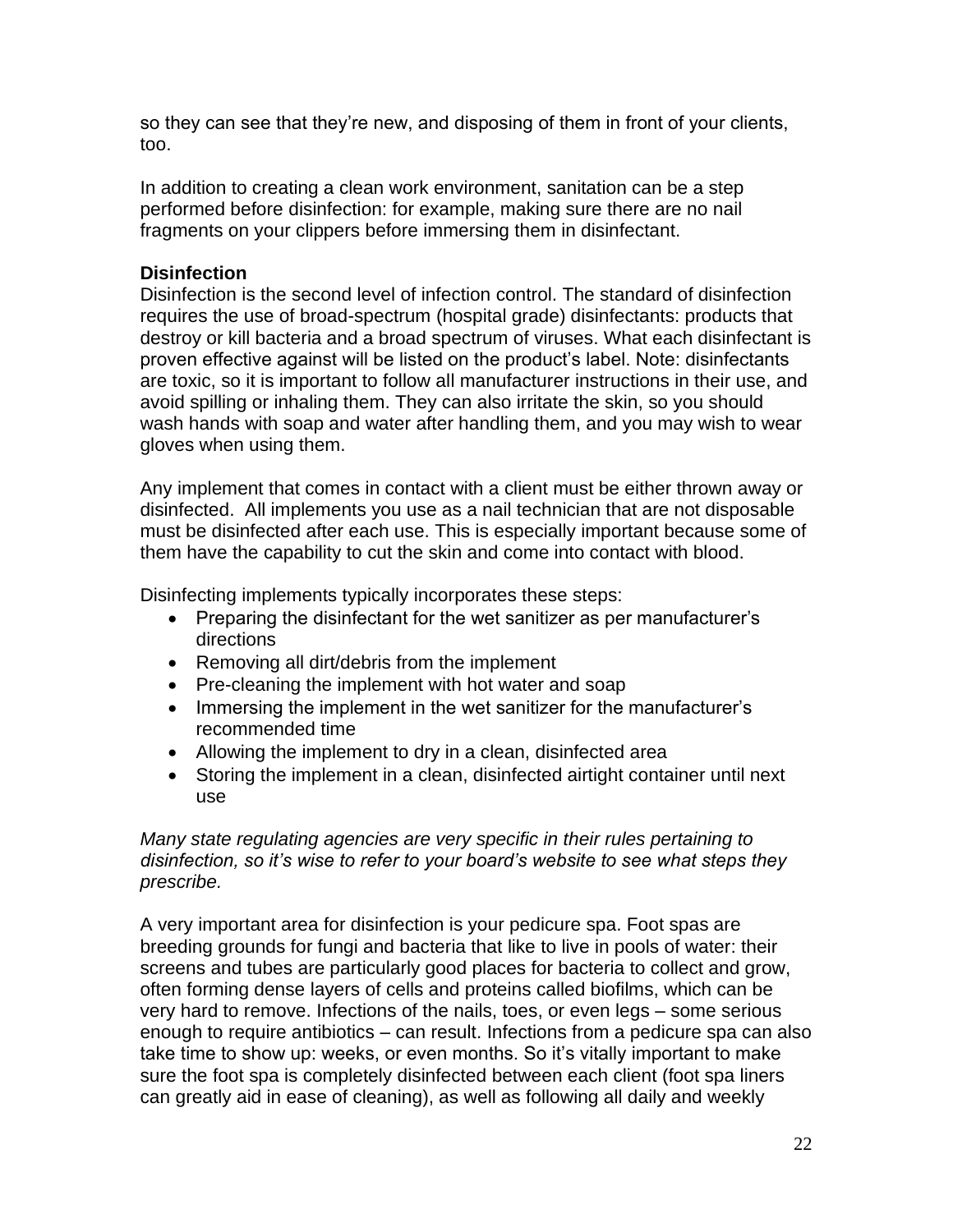cleaning standards. The Environmental Protection Agency (EPA) issued guidance along these lines: a portion of their *Cleaning and Disinfection Procedures for Foot Spa Basins in Salons* is included in the Appendix for your reference.

*Many state regulating agencies are very specific in their rules pertaining to foot spas, so it's wise to refer to your board's website to see what steps they prescribe.* 

Remember, foot spas should not be used on clients who have skin wounds or open sores. Also, always recommend that your client not shave or wax their legs just before a pedicure, as it increases their susceptibility to infection.

Before moving on, let's revisit the difference between sanitizing and disinfection. Sanitizing reduces the presence of microorganisms, but does not kill all bacteria, viruses and fungi. In a salon setting, non-porous items that only come into contact with intact skin, like chairs, station tops, mirrors, counters, etc., should be sanitized. Disinfecting kills microorganisms as per the specific product's label specifications: broad-spectrum (hospital grade) disinfectants kill bacteria and a broad spectrum of viruses. In a salon setting, non-porous items that could come into contact with broken skin and/or blood must be disinfected, including all implements used directly on clients.

#### **Sterilization**

Sterilization is the third level of infection control. It destroys even bacterial spores, which aren't affected by disinfection or sanitization. It's used on implements that puncture the skin. In the majority of states, this level of infection control is considered "hospital level," and is not required in the salon. However, an increasing number of salons are voluntarily sterilizing implements, using an autoclave (also called a steam sterilizer).

Given that your mature clients in particular may be reassured by the presence of an autoclave, let's spend some time on them.

First, a little history: invented in 1879 by Charles Chamberland, the autoclave uses steam as a sterilizing agent. Why steam? Well, in order to destroy a cell using heat, you've got to raise its temperature high enough to break down the proteins in its cell wall. Steam transfers heat very efficiently: when it meets a cooler object, like the cell, it condenses into water and dumps the resulting energy into the cell, heating it.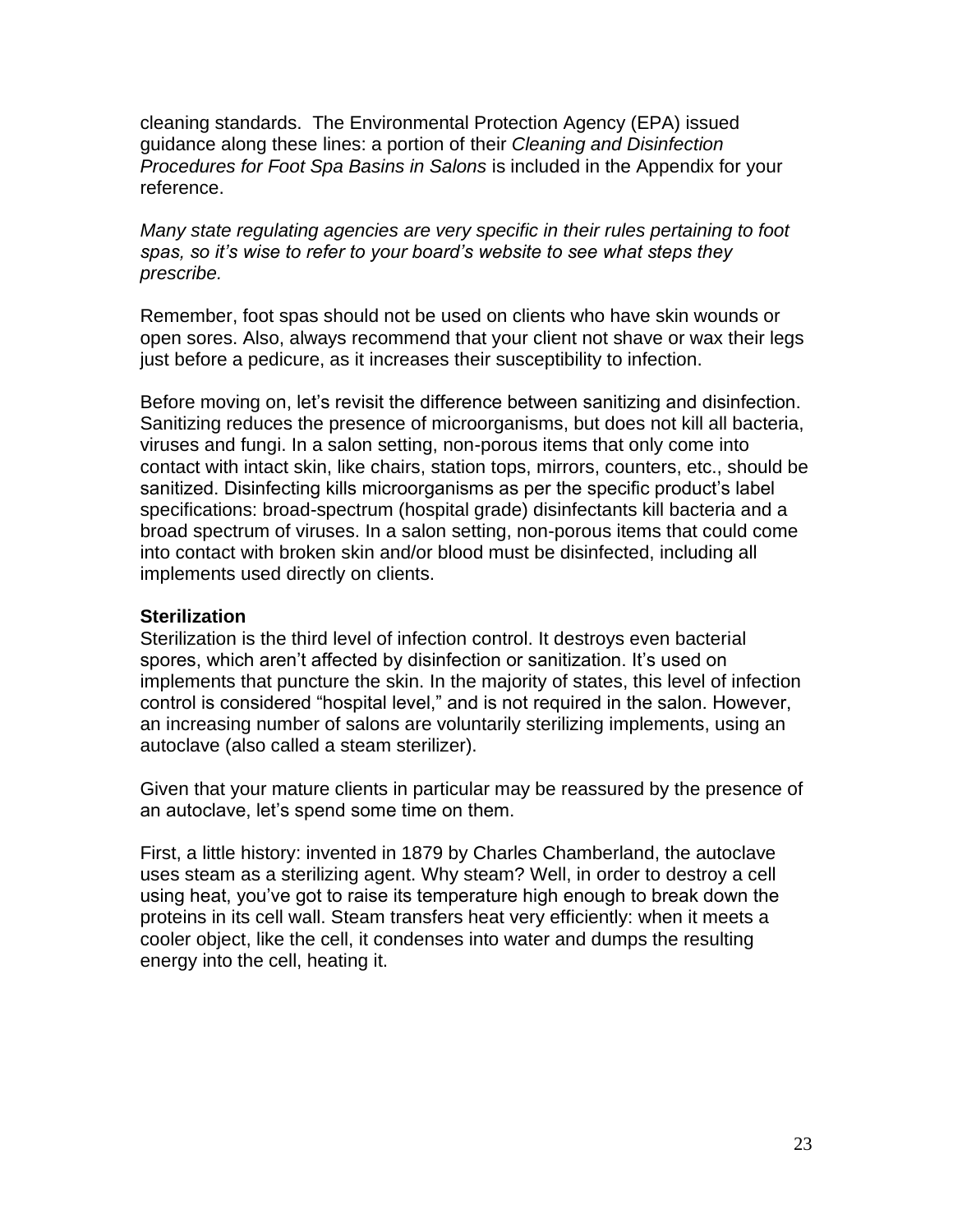

The basic machine hasn't changed much since the late 19<sup>th</sup> century: the majority of updates have focused on things like keeping the user safer, or keeping track of the process better, or tweaking sterilization cycles to optimize them for specific kinds of objects. In general, an autoclave functions similarly to the pressure cooker you might have in your kitchen: the door is locked, creating a sealed chamber; steam flows

in to displace the air; once all the air is gone, the steam is pressurized to reach the sterilization temperature for a set amount of time; finally, the steam is exhausted so the door can be opened once again.

To break things down a little further, a sterilization cycle has three phases:

- 1. Purge: Steam begins to displace air; temperature and pressure increase slightly
- 2. Exposure (Sterilization): The exhaust valve closes, increasing temperature and pressure until it reaches its setpoint; temperature and pressure are then maintained for a predetermined amount of time
- 3. Exhaust: The exhaust valve reopens, releasing pressure and reducing temperature

Most salon autoclaves have enough space to hold a few sets of manicure tools,



and are simple, three dial devices: a timer, temperature settings, and a way to switch between active and maintenance modes. For the user's safety, a double lock prevents the door from being opened once the interior is pressurized; should the electronic controls fail, autoclaves are equipped with a safety valve through which pressure can be vented.

A more modern feature of the autoclave is autoclave pouches, which have indicators that react to heat, changing color once sterilization has been achieved. Implements are placed in the pouches,

which are then sealed and put into the autoclave. After sterilization, the pouches should remain sealed until you open one in front of your client.

## **Blood Spills and Universal Precautions**

We should also briefly look at blood spill protocol, since particularly when you're working with the fragile skin of a mature client, an accident is a possibility. And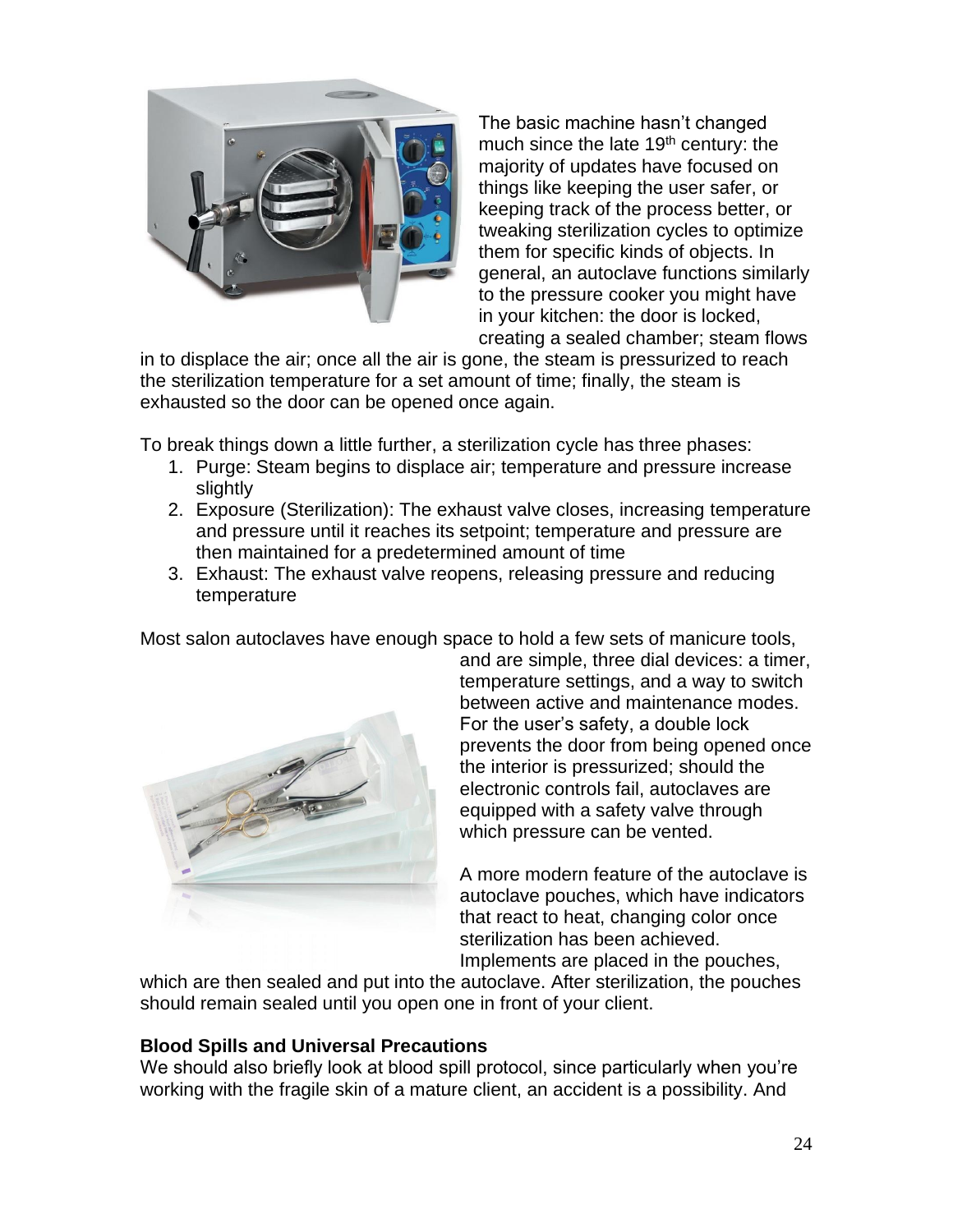strange but true – mature clients are often more likely than others to harbor bloodborne pathogens.

For example, baby boomers (people born from 1945-1965) are 5 times more likely than other adults to have hepatitis C, an incurable disease that can cause liver damage, cirrhosis, and even liver cancer. And recent studies have shown that the hepatitis C virus can survive outside of the body for as many as 6 weeks, so it could easily be spread through contact. Hepatitis B, which is more common in the population as a whole, can survive outside the body for as many as 7 days. HIV and AIDS remain a risk among older populations as well: in fact, 10-15% of new HIV/AIDS cases occur in people who are 50 or older.

First, use Universal Precautions: all human blood should be treated as if it were known to be infectious.

Second, the following general rules of thumb apply.

In the case of licensee injury:

- PROTECTION If a cut is sustained, stop the service and clean the injured area.
- APPLY antiseptic and/or liquid or spray styptic as appropriate
- DRESSING Cover the injury with the appropriate dressing.
- COVER with finger guard or glove as appropriate.
- CLEAN client and station as appropriate.
- DOUBLE-BAG and dispose of all contaminated objects. Clean hands with antimicrobial cleanser.
- RETURN to service.

In the case of client injury:

- STOP service.
- GLOVE hands of licensee.
- CLEAN injured area as appropriate.
- APPLY antiseptic and/or liquid or spray styptic as appropriate (see NOTE).
- COVER the injury with the appropriate dressing to prevent further blood exposure.
- DOUBLE-BAG and dispose of all contaminated objects. Clean hands with antimicrobial cleanser.
- RETURN to service.

*Many state regulating agencies are very specific in their rules pertaining to blood spills, so it's wise to refer to your board's website to see what steps they prescribe.* 

We refer to gloves above, so to clarify: in order to protect against health concerns like bloodborne pathogens, disposable gloves must be exam grade (designed for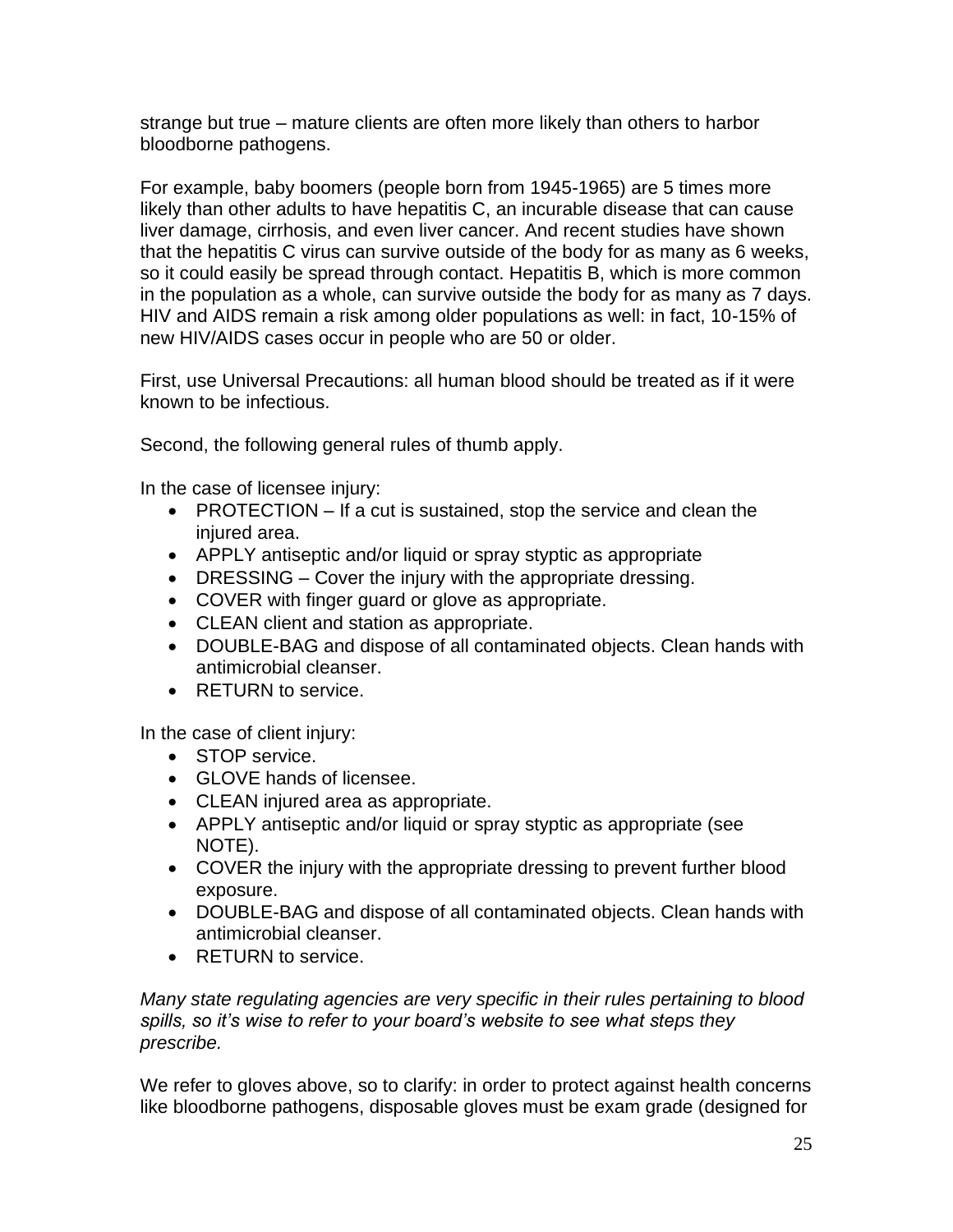non-surgical medical procedures). Latex gloves are the most common; in the presence of a latex allergy, nitrile gloves are an option.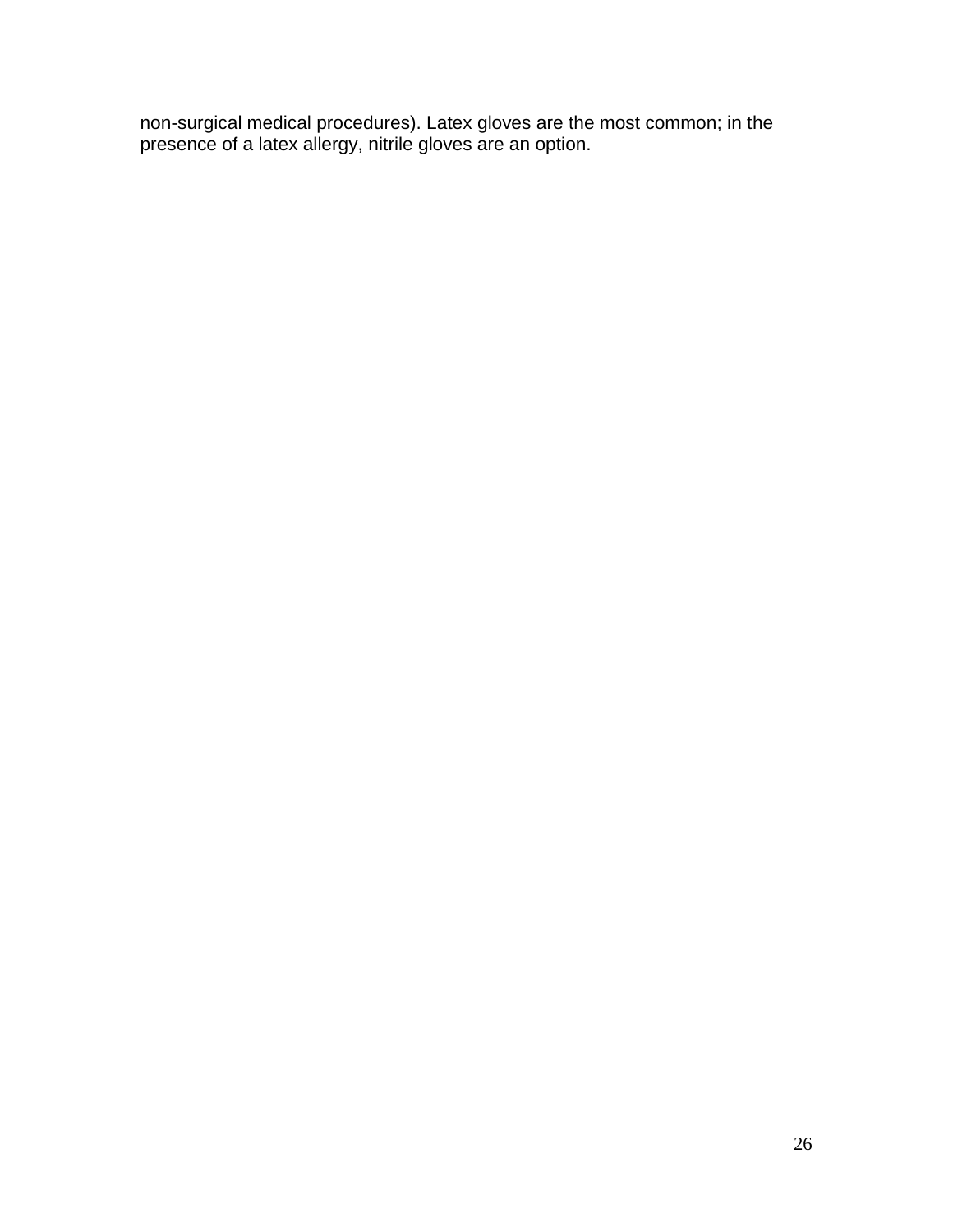## **Adapting to the Mature Client**

There are many reasons why your mature clients are an attractive demographic: for example, unlike career clients looking for evening and weekend appointments, they often have daytime availability. In addition, the mature client is more likely to set up a standing appointment, will rarely if ever miss an appointment, and is more likely to both turn up on time AND call if running late.

Plus, they may well turn out to be your most devoted clients. We know that increased isolation often is a part of aging – it may be that your interaction with them is the first they've had in awhile! Your clients' bi-weekly – or even weekly – appointments can become a highly-anticipated social ritual.

This age group is rejecting the old notions of "old age beauty" – so you'll need to be ready to support them with modern services. At the same time, as we've seen, they're going through physical changes – so you'll need to keep those services relevant and safe.

Let's start from the second your newest mature client walks in the door. Assess your salon and your workspace through their eyes – is it clean, bright, and welcoming? Walk out from behind your station to greet them (remembering to make eye contact). Offer to hang their coat, and put their purse, bag, or other possessions in a safe place. If possible, match your pace to your client's pace – if they're not in a hurry, you shouldn't be, either. Take time to personalize the experience: offer them a drink, or some pillows for the back of their chair, and remember their answers for next time. Once you're both seated, ask them how they're doing, and chat a bit before rushing into the service – it's polite, and you may also begin to gather information that will factor into your consultation.

Your initial consultation is always important, but it's critical for the mature client. You'll want to be especially careful to gather all relevant medical information – pay particular attention to mentions of diabetes or arthritis and the presence of varicose veins, and make a note of the medications they're currently taking. This, combined with your own evaluation, will tell you a great deal about what sort of treatments you're going to be able to perform, and what adaptations you'll need to make.

Plus, nail technicians are often the first to notice a client's hand- or foot-related issues. Some issues, of course, will be aesthetic. As we've discussed, the slower rate of growth of mature nails means the environment has more time to act upon them, which may impact both strength and appearance. Subungal hematoma may take longer to fade. Other issues may indicate the presence of a medical condition – and while you can't diagnose, you can refer. Swelling or pain around the nails, for example, should be addressed by a doctor. Toenail fungus, if present, will take longer to resolve. Likewise, a small injury on the extremities that's taking unusually long to heal might indicate diabetes, or if a client's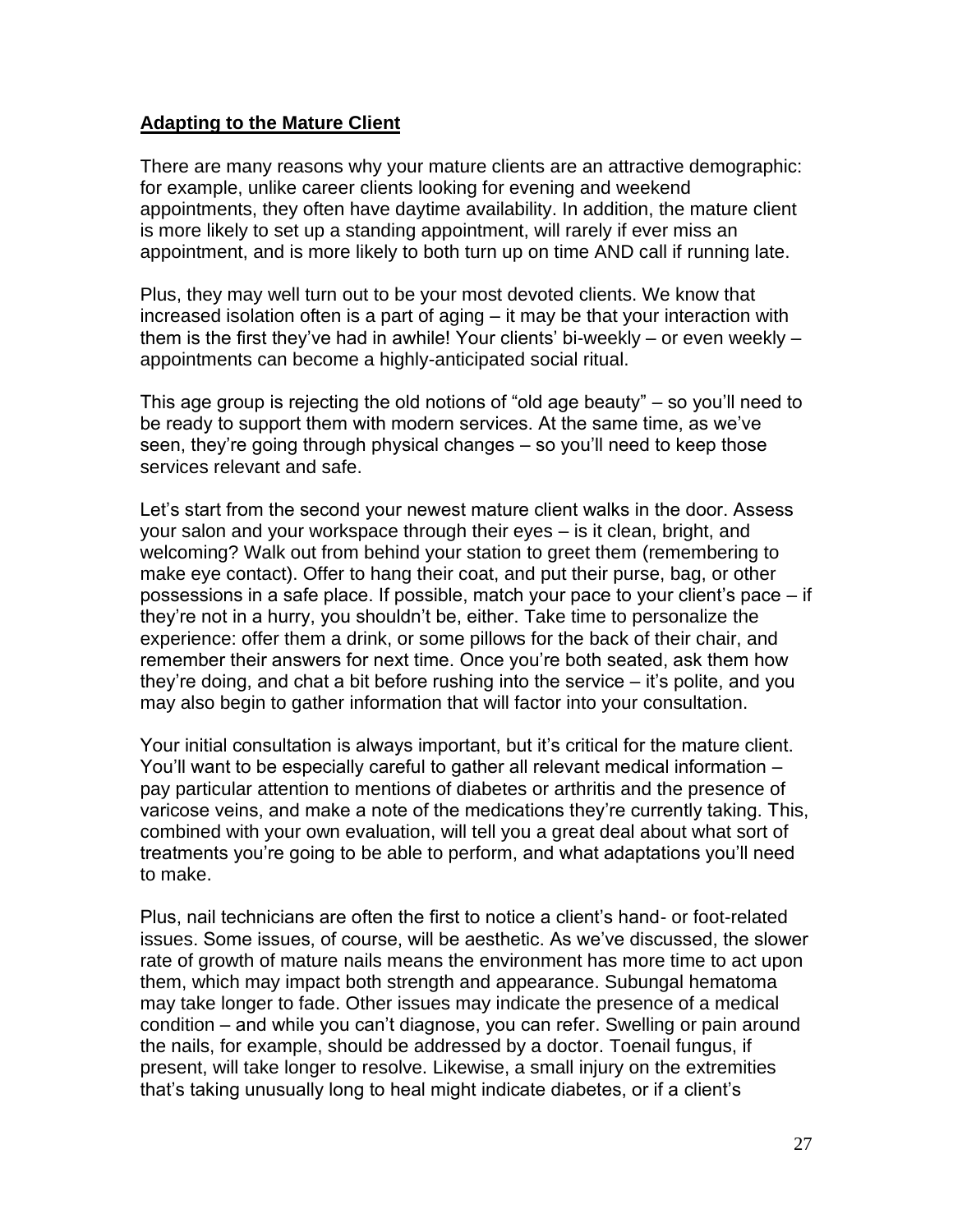formerly-warm extremities are now always freezing cold, a circulation issue may need to be addressed. Make the client aware of these or any other issues you notice, and advise them to speak with a physician.

Because it may be harder for the mature client to perform nail care – they may not be able to reach the toes, for instance, or have difficulty handling nail clippers – you'll likely want to schedule an appointment specifically focused on nail care every four weeks or so. That said, depending on the condition of each client's nails, the content of this appointment may vary: while some may be up for a mani/pedi each time, others may just need (or be able to afford) trims.

In fact, this brings up an important point – when was the last time you sat through a whole class on how a process or a product works? You'll need to cultivate technical awareness overall, so you're able to readily apply it to mature clients in particular. Consider gels, for example. You know that the longer the gel is on the nail, the harder it is to remove: getting a gel product off the day you apply it is much easier than doing so three weeks later. You also know that mature clients' nails may be more brittle, break more easily, and recover more slowly. If mature clients wait three weeks to remove their gels, whether you're soaking or scraping, you're almost certainly damaging the nails. So, you'll want to encourage these clients to stay within the recommended two week window for removal, to keep the nails as healthy as possible.

In general, keeping the nails short can help with issues ranging from reducing the impact of brittleness, to helping with cleanliness, to preventing ingrown toenails (as we've discussed, this is another issue that becomes more frequent with age). Remember to trim the toenails straight across rather than shaping them to the toe. When filing, make sure the edges of the nails are not sharp.

In the presence of onycholysis (separation of the nail from the nail bed), talk to your clients. Let them know you're aware of the condition, and that you'll be gentle. If any separation exists, avoid cleaning under the nail. If no separation exists, and you must clean under the nail, use an orangewood stick: keep your insertion shallow, and be very careful not to put upward pressure on the underside of the nail. Avoid using nail brushes, which cannot be adequately disinfected. And here again, a shorter nail is easier to keep clean.

#### Let's not forget the skin!

The mature client faces changes to the skin as well as to the nails, and the skin on the hands and feet is no exception. As it ages, skin becomes dryer, loses elasticity, and is also more fragile and heals more slowly. Your nail work should take this into account, both for health and safety reasons (which we'll discuss in greater detail below), and because opportunities exist to provide some additional services! Ranging from anti-aging options – like skin lightening/age spot treatments, exfoliation, and paraffin dips – to pure pampering – like gently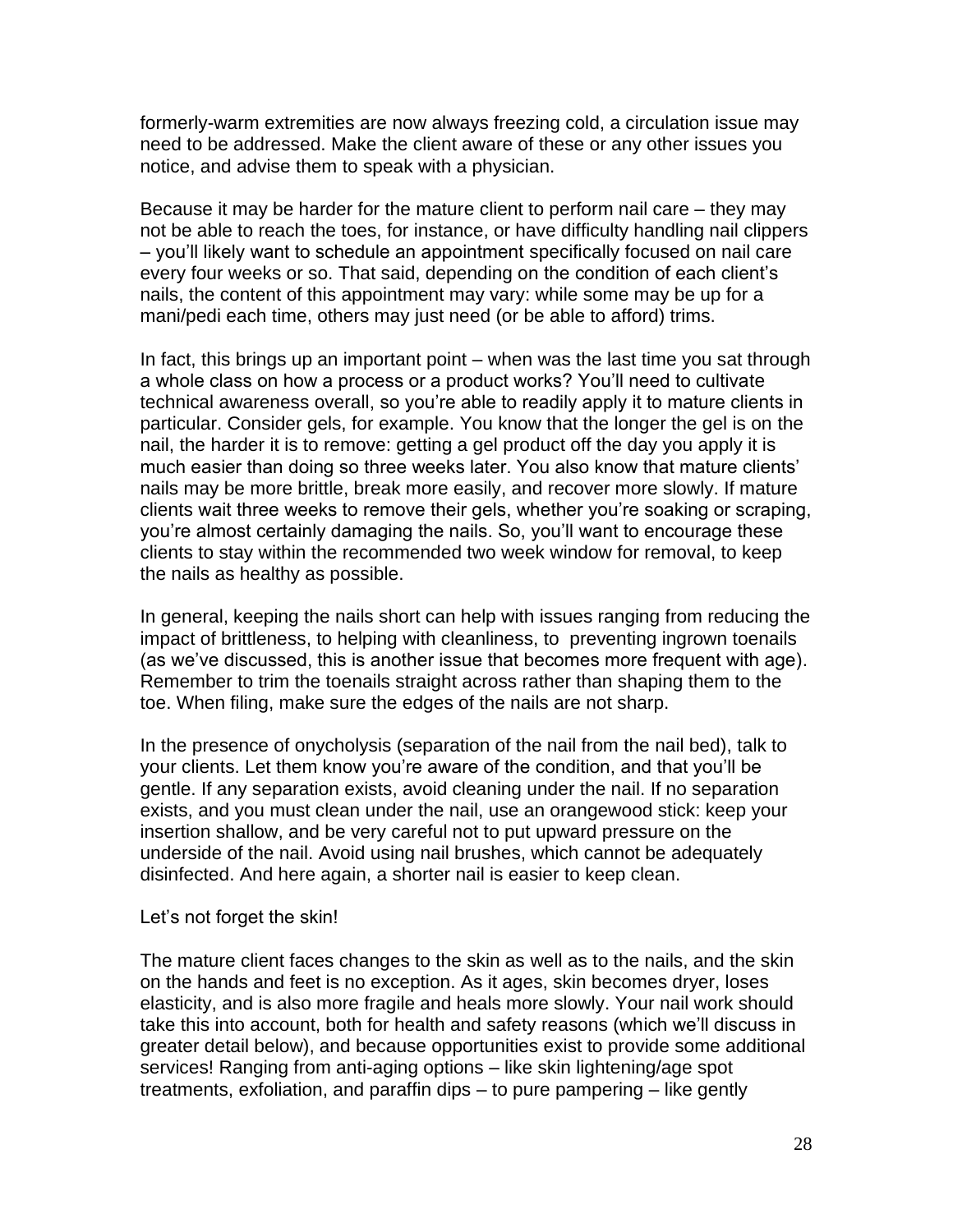warmed lotions, electric mitts and booties, and even aromatherapy oils – these add-ons can be particularly appealing to mature clients.

Let's double back to dryness: as we know, skin can lose its ability to retain moisture as the years go by. I personally can attest to having extremely oily skin through my life – until around the age of 50, when I noticed that if I did not use moisturizer my skin would actually itch! If a client's skin is dry but NOT cracked, using a super-rich moisturizer cream that contains ceramides (a lipid) and hyaluronic acid (for absorption) can be helpful in creating a barrier for the skin that locks in moisture.

If cracking IS present, proceed with caution, and double down on your disinfection techniques (as we discussed previously). Even if there is no bleeding present, dry, deeply cracked skin on the hands and feet can lead to infection; if bleeding is visible, it's best to avoid mani/pedis unless your client has written clearance from their doctor. And if you know your client has type 1 or 2 diabetes, boost your caution levels even further: an infection could possibly raise their blood sugar levels, which can slow the healing process and increase the risk of more serious complications.

Even if there's no evidence of dryness, remember that mature skin can be increasingly fragile, and take care of it. For example, advise your clients not to shave their legs for a day or two prior to a pedicure appointment: shaving can cause tiny nicks, sometimes too small to be seen, which increases the chance of infection.

Calluses, caused by pressure and friction from repetitive actions, are very common in the mature client. If using callus removers to dissolve the thick scaly tissue buildup, be aware that they can cause burn problems. Know whether your client has experienced sensitivity to similar chemical in the past BEFORE applying, apply only to the callus, steer clear of the sensitive toe area, and use it only for the directed time. Bear in mind that calluses shouldn't be completely removed – this leaves the newly-exposed skin vulnerable. Finally, using a cream with salicylic acid on the feet can help to prevent calluses from returning.

Massage can help warm and relax the tissue in the feet and hands, unclenching tendons and inviting relaxation. It's also known to increase blood flow to the extremities, and as such, it can be particularly beneficial to your mature clients, who may be experiencing reduced circulation, arthritis, chronic pain, etc. This can help with balance and gait by improving your clients' proprioception (the awareness of the position and movement of the body), thereby reducing their chance of falling. In addition, massage can produce feelings of connection and caring in clients who may be feeling touch-deprived. Just 5 minutes of hand massage, for example, has been found to produce a physiological relaxation response and reduce cortisol (the stress hormone) levels.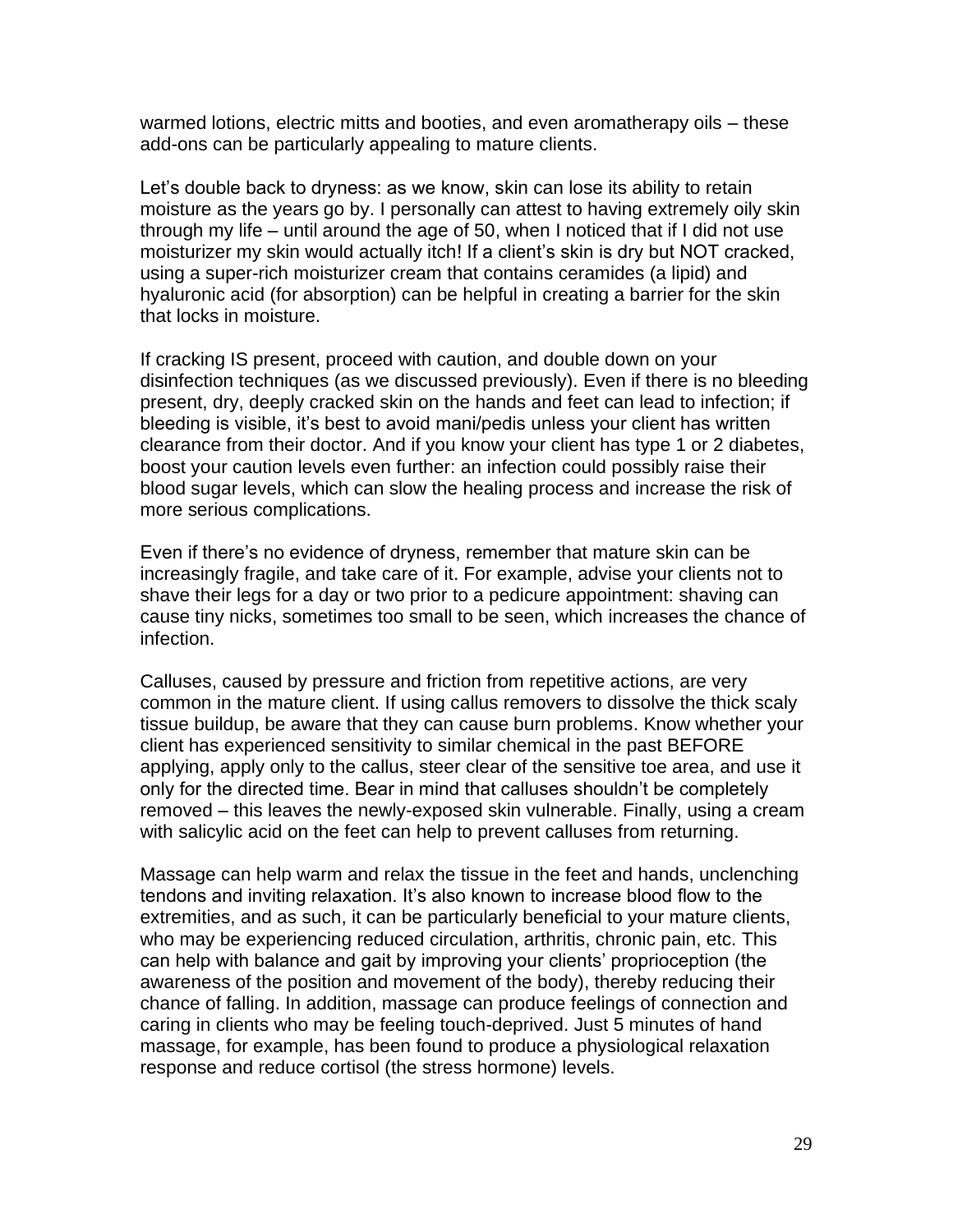If massage is a part of your service, use a less vigorous technique on your mature clients, and avoid deep tissue massage and petrissage massage. This is particularly important in the presence of frail skin, varicose veins, swollen/shiny skin, or discolored blue or red skin with either hot or cold temperature changes. Do not provide massage to clients with high blood pressure, a heart condition, or a history of stroke. Talk with your clients throughout the massage, and adjust your touch accordingly.

While you certainly want to encourage regular visits, you'll need to stress the importance of your clients' doing nail maintenance in between appointments. A simple Home Care Handout can be a really nice touch (in large print, of course)! Simple pointers like reminding them to moisturize the hands and feet regularly, giving them tips on how to protect their nails from environmental hazards, and encouraging them to dry their feet well and inspect them for cracking can go a long way.

#### **Taking Care of Yourself**

You work long hours making repetitive movements including filing and buffing, resting your wrists and hands on a hard table which causes muscle, joints, ligaments, nerves and tendons to strain. In addition, bending over or being in the same hunched position for long periods of time can lead to chronic aches and pains, both on and off duty. These issues can be heightened when working with mature clients. You may end up compensating physically for your clients' conditions: for example, someone with arthritis may not be able to fully extend their hands, so you'll have to reach even further over the table to accommodate them. It's vitally important to remember to take your breaks, stretch, and let your body recover.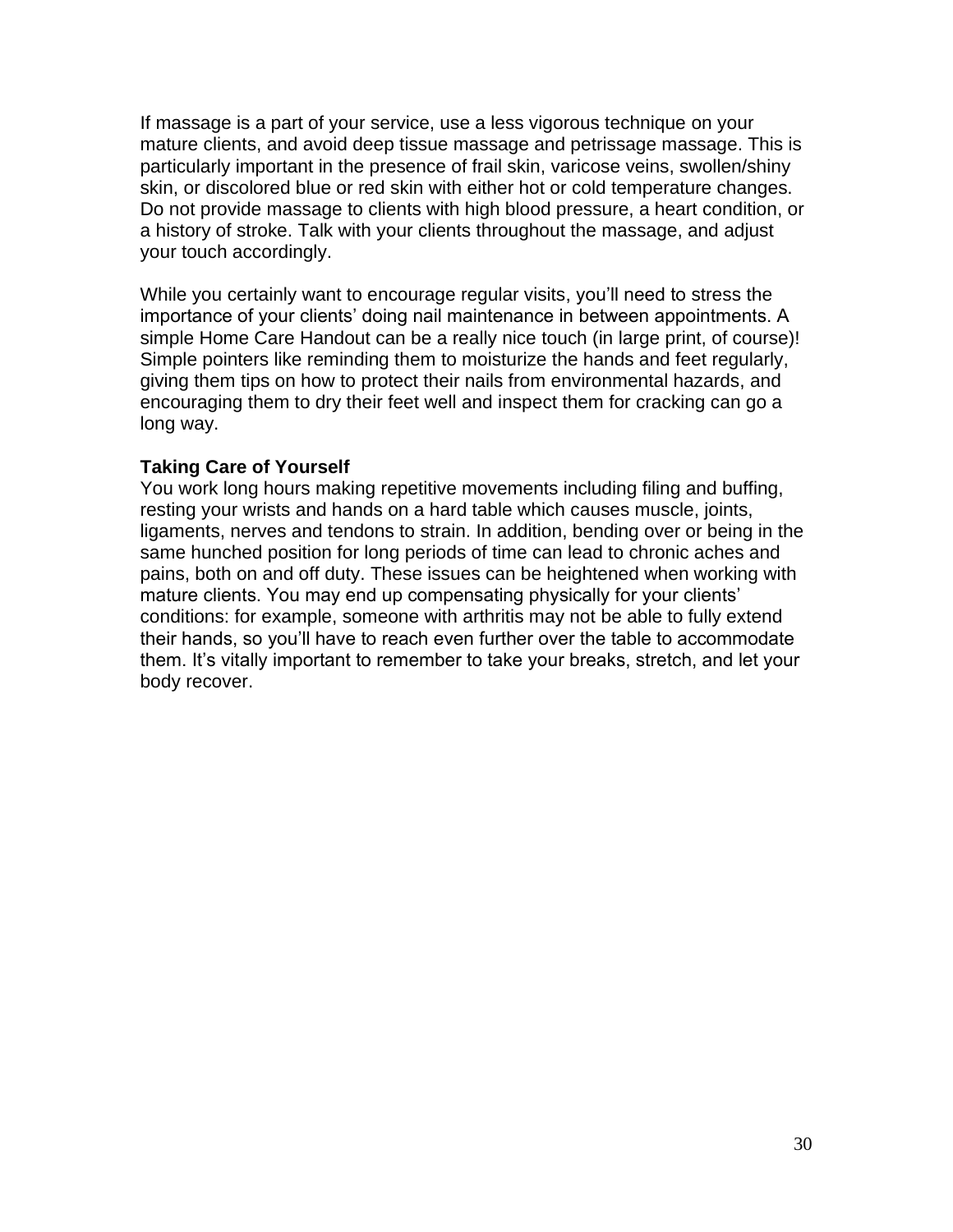## **Marketing to the Mature Client**

So how can you embrace the mature market? Well, you need to make sure potential clients are aware of your services, so you need to reach out to them in the right ways.

For starters, consider clients you already have – might any of them have mature parents? These clients are certainly aware of the benefits of your services, so it's a simple step to get them thinking about how their parents could also benefit. Whether in person or by email, these promotions are particularly beneficial before particular holidays: think Mother's Day, Father's Day, Grandparent's Day, etc. A salon experience is a nice, practical present from an adult child (and might even be something that mature parent and adult child could do together!).

When going directly to the mature client, though, it can be helpful to think beyond e-marketing and take at least some of your efforts offline. Remember direct mail? Consider sending flyers – offering specific, relevant, daytime services – to local community centers, senior clubs, and retirement centers/communities. Churches and hospitals may have bulletin boards where you can post flyers as well. If representatives from any of these agencies contact you, you've got another opportunity to reach their members. Do they want to host a manicure demonstration? Have a special "event-only" discount ready to hand out to attendees. Are they planning a fundraiser? Offer them gift certificates.

You can supplement this kind of promotion with print ads – in the phone book (yes, it still exists), the local paper, the retirement community newsletter, etc. Be sure to specifically mention the services and skills you offer mature clients – and if your salon is walker/wheelchair accessible, say so.

When a new mature client books an appointment, you can reach their friends, too – word-of-mouth is still powerful! Have literature ready for them to take away; offer a two-for-one appointment if they bring a friend with them next time; give them a free gift they can show off – the sky's the limit.

Finally, don't be afraid to promote your infection control savvy! Coverage of sanitary practices in beauty and fashion magazines has become the norm: clients are more educated than ever, and aren't shy about their expectations. Let them know, ahead of time, that you're able to meet and exceed those expectations. Consider adding information about your infection control practices to your brochure, or highlight it on a sign in your front window or a tent card right at your station. Got an autoclave? Let people know! And of course, make sure your state license is displayed in a prominent place so clients can easily see it and be reassured.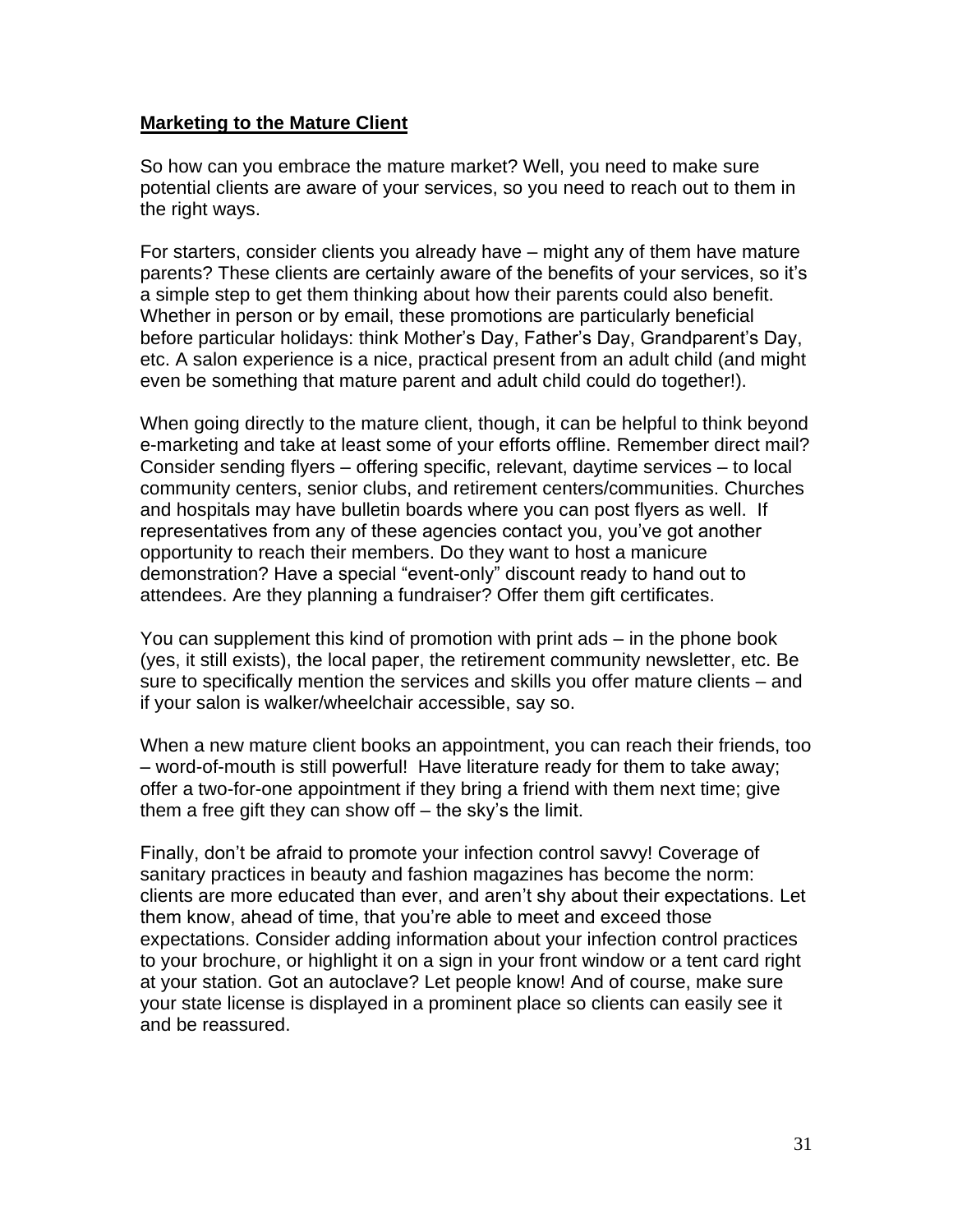## **Conclusion**

Manicures and pedicures are essential to absolute health, particularly for the mature client: hands and feet are among the hardest-working body parts, and deserve the same attention that you would give to your face or your cardio health.

Once you've armed yourself with the knowledge of their needs, the mature client can be the perfect demographic for your salon. Providing manicures and pedicures can be both a luxury, and an investment in their quality of life, for a long time to come.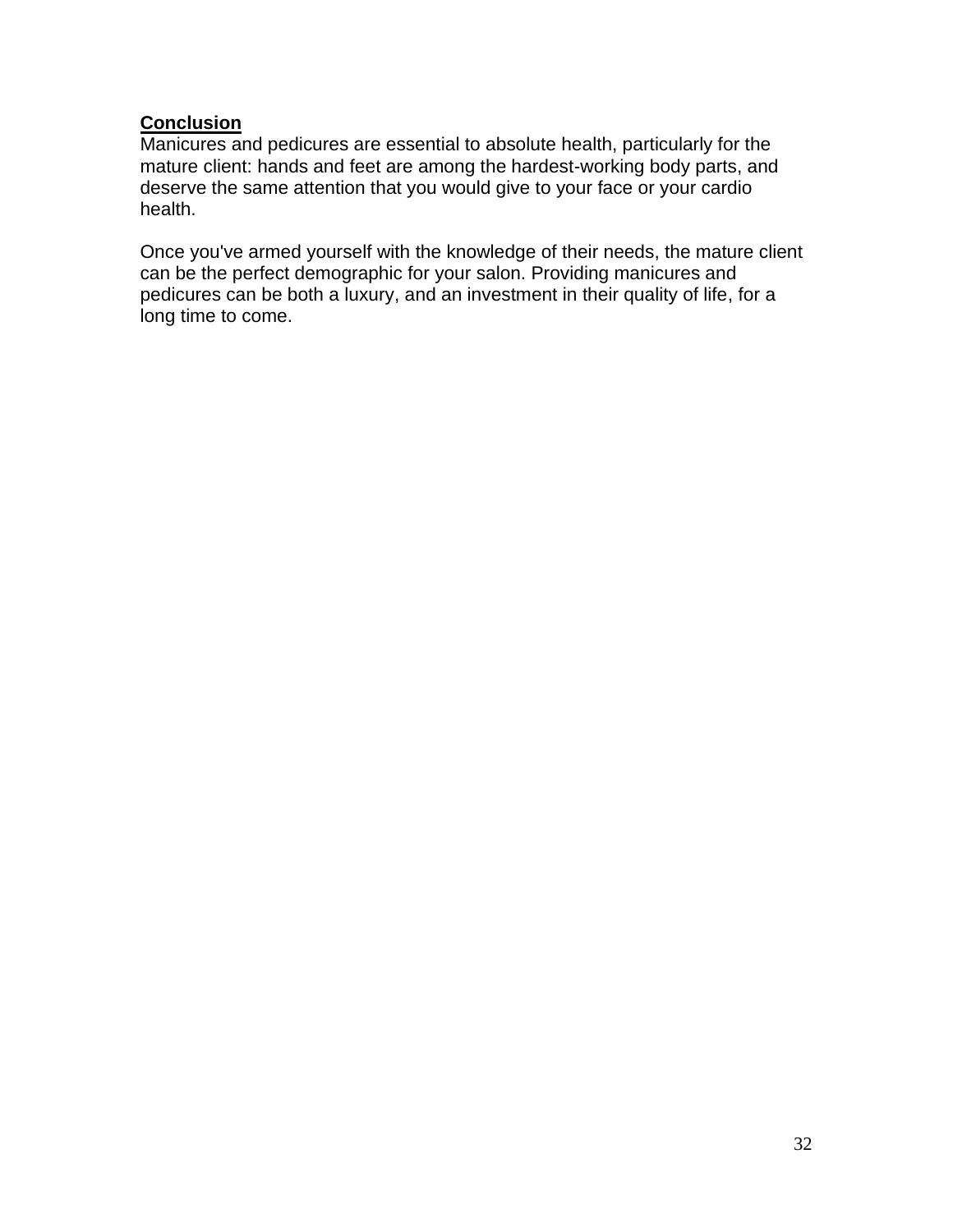

## **APPENDIX: Recommended Cleaning and Disinfection Procedures for Foot Spa Basins in Salons** (December 2006)

**NOTE: this information is provided for comparative purposes only.**  *Refer to your board's website for all infection control requirements.* 

**After Each Client:** (this can take place any time after the client's feet are out of the footbath, while feet are massaged, toes are painted, or other opportunities)

- 1. **Drain** the water from the foot spa basin or bowl and remove any visible debris.
- 2. **Clean** the surfaces of the foot spa with soap or detergent, rinse with clean water, and drain.
- 3. **After cleaning, disinfect\*** the surfaces with an **EPA-registered hospital disinfectant** according to the manufacturer's directions on the label. Surfaces must remain wet with the disinfectant for **10 minutes or the time stated on the label,** which may be shorter.
	- a. **For whirlpool foot spas, air-jet basins, "pipe-less" foot spas, and other circulating spas:** It is best to disinfect by filling the basin with clean water, adding the appropriate amount of liquid disinfectant, and turning the unit on to **circulate** the disinfectant for the entire contact time.
- 4. After disinfection, **drain and rinse** with clean water.

## **Nightly:**

**For whirlpool foot spas, air-jet basins, "pipe-less" foot spas, and other circulating spas:**

- 1. **Remove** the filter screen, inlet jets, and all other removable parts from the basin and clean out any debris trapped behind or in them.
- 2. Using a brush, **scrub** these parts with soap or disinfectant (following cleaning directions).
- 3. **Rinse** the removed parts with clean water and place them back into the basin apparatus.
- 4. **Fill** the basin with clean water and add an **EPA-registered hospital disinfectant**, following label directions. Turn the unit on and **circulate** the system with the liquid for 10 minutes, or the label-indicated time if different. (The whirlpool mechanism of the tub must be operating for the entire disinfection period so the piping and internal components that contain hidden bacteria are disinfected.)
- 5. **After disinfection, drain, rinse,** and air dry.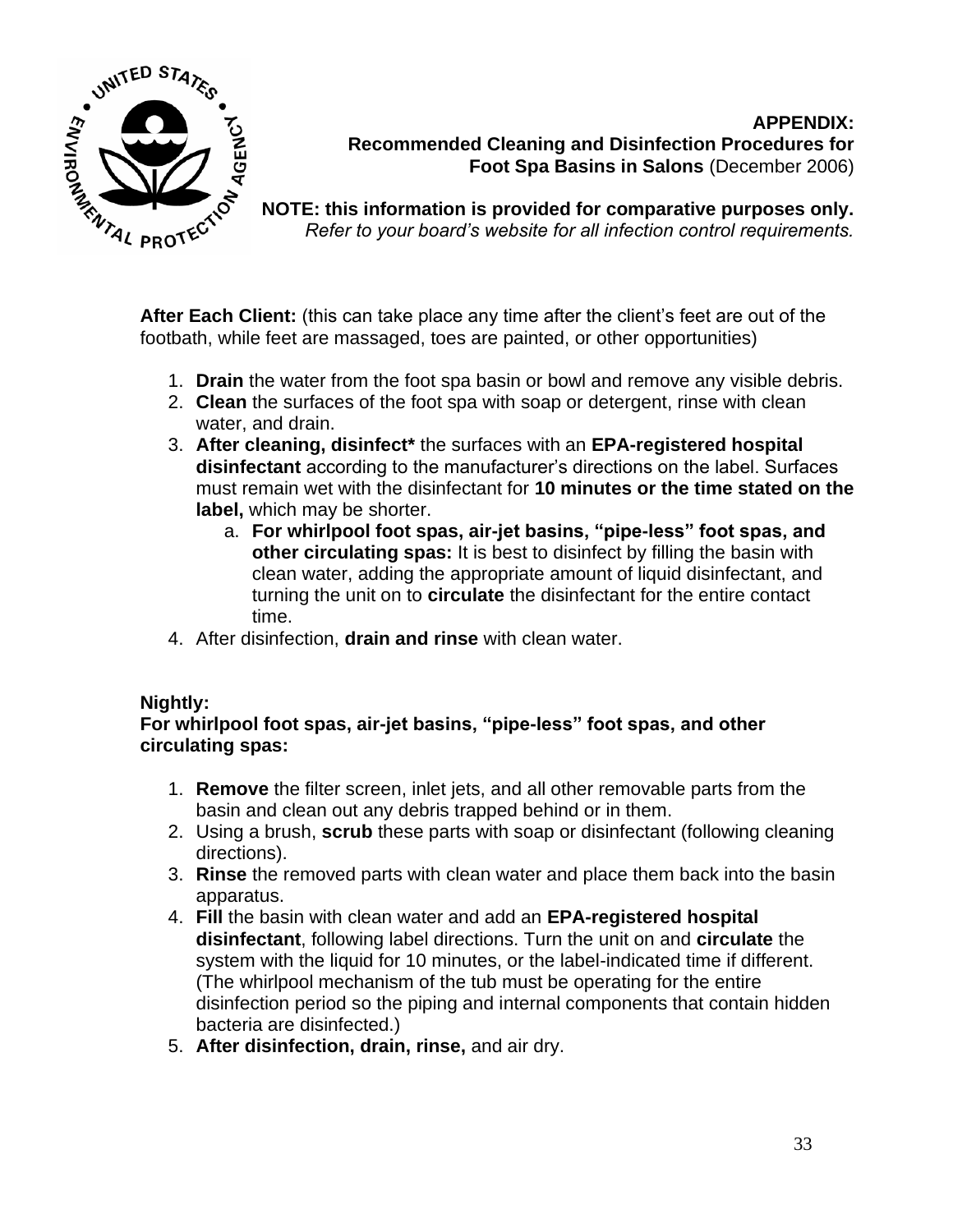## **For simple basins (no circulation):**

- 1. **Drain** the basin and remove any visible debris.
- 2. **Scrub** the bowl with a clean brush and soap or disinfectant (following cleaning directions). **Rinse and drain**.
- 3. **Disinfect** basin surfaces with and **EPA-registered hospital disinfectant**, following manufacturer's instructions. Surfaces must remain wet with the disinfectant for 10 minutes or the contact time stated on the label.
- 4. **Drain** the basin, **rinse** with clean water, and let air-dry.

## **Important Additional Measures:**

- **Follow your state guidelines and regulations:** Some states require a weekly flush of the whirlpool mechanism with bleach and that the bleach remain in contact for over eight hours. Salons should consult state cosmetology regulations to make sure they are in compliance.
- **Read all labels and instruction manuals:** Always follow label directions for disinfectant products, and consult operating manuals for foot spa basins. Care should be taken to use appropriate doses of products to prevent damage to foot spas.
- **Know the condition of your equipment:** If your whirlpool foot spa has not been regularly cleaned and disinfected, you may need to do more than just the maintenance steps listed above to remove bacterial buildup from the system. Consult the foot spa manufacturer for further information. A higher level EPAregistered disinfectant, such as those labeled "Tuberculocides," may be used initially. Once the system has been adequately disinfected, regular maintenance with cleaning and use of a hospital disinfectant, as described in this document, may be used.

| EZ DISINFECTANT                                                                                                                                                         | <b>Disinfectant Products: Label Information</b>                                                                |
|-------------------------------------------------------------------------------------------------------------------------------------------------------------------------|----------------------------------------------------------------------------------------------------------------|
| Disinfectant -- Bactericide -- Virucide -- Fungicide<br>For Hospital, Institutional and Home Use                                                                        | The label should clearly state that the product is a<br>hospital or medical disinfectant. It may also list the |
| Active Ingredients:                                                                                                                                                     | following organisms:                                                                                           |
|                                                                                                                                                                         | Staphylococcus aureus                                                                                          |
|                                                                                                                                                                         | Salmonella enteric (formerly S. choleraesuis)                                                                  |
| This product has been proven effective against the following<br>organisms:                                                                                              | Pseudomonas aeruginosa                                                                                         |
| Staphylococcus aureus<br>Salmonella enterica<br>Pseudomonas aeruginosa<br>Trichophyton mentagrophytes<br>$HIV-1$                                                        | The product label should clearly identify an EPA<br><b>Registration Number.</b>                                |
| E.P.A. Reg. No. XXXX-XX                                                                                                                                                 | The label will also specify use sites that are health                                                          |
| Hospitals, Nursing Home Facilities, other health care<br>establishments, schools, veterinary clinics, office buildings,<br>retail establishments, industrial facilities | care-related.                                                                                                  |
|                                                                                                                                                                         | $\Omega$                                                                                                       |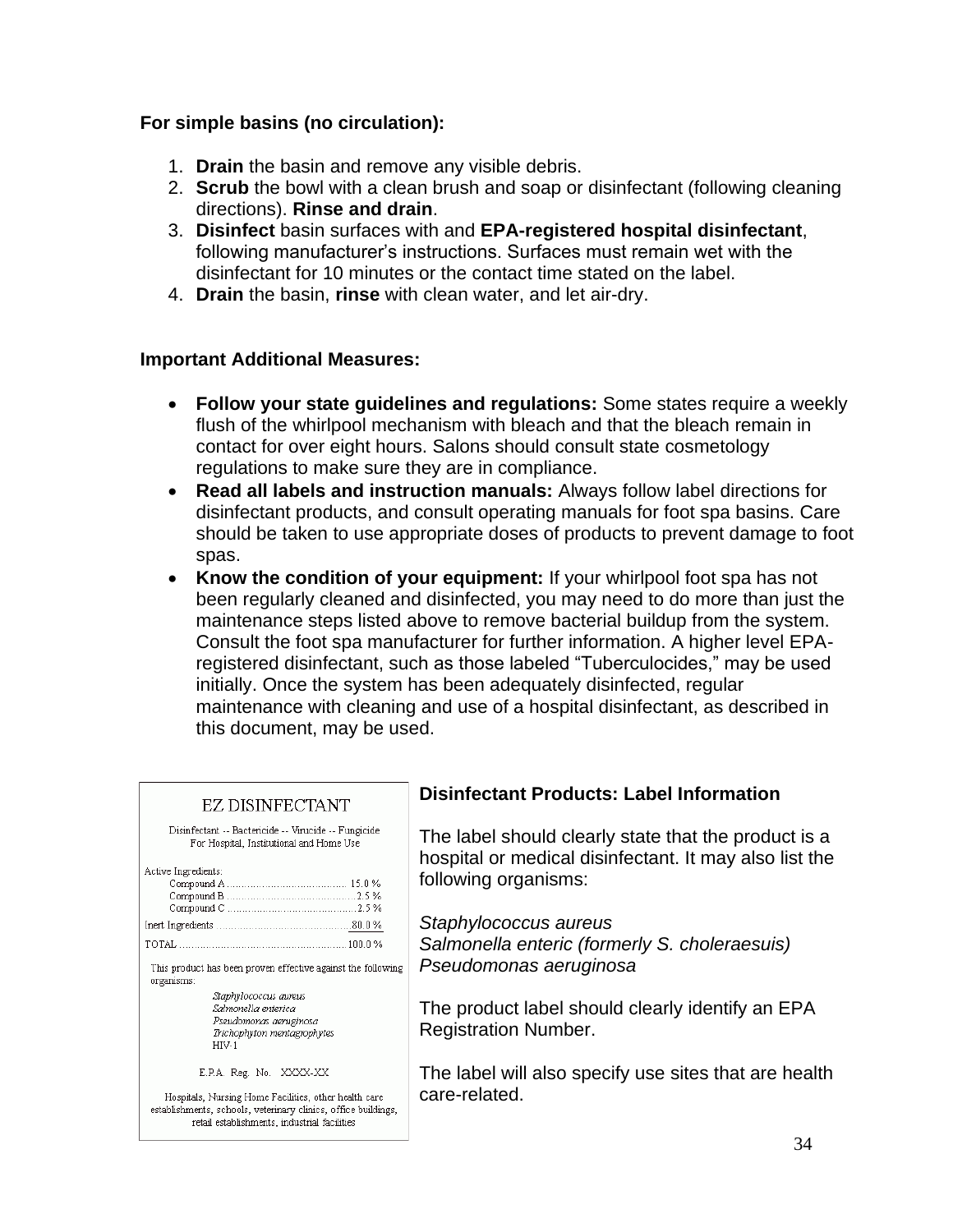# **References**

- 1. *Milady's Art and Science of Nail Technology.* Milady Publishing, 2nd edition, January 15, 1997. Print.
- 2. *Milady's Standard Cosmetology: Course Management Guide*. Milady Publishing Company: Cengage Learning, 2008. Print.
- 3. *Salon Fundamentals*. Evanston, IL: Pivot Point International, 2012. Print.

# **Introduction**

- 1. Bridge, Sarah. "From Cleopatra to Hollywood glamour and bizarre 15 INCH talons: The 3,000 year history of the manicure revealed." *DailyMail.co.uk.* Associated Newspapers, Ltd., March 14, 2014. Web. <https://www.dailymail.co.uk/femail/article-2577293/From-Cleopatra-Hollywood-glamour-fine-art-fashion-The-3-000-year-history-manicurerevealed.html>. Last accessed June 14, 2019.
- 2. "History of Manicures." *JolieAcademy.com.* Jolie Hair and Beauty Academy, n.d. Web. <https://www.jolieacademy.com/manicuring/history-of-manicures/> Last accessed June 14, 2019.
- 3. Valenti, Lauren. "Telling Talons: The History of the Manicure." *MarieClare.com.* Hearst Magazine Media, Inc., May 14, 2014. Web. <https://www.marieclaire.com/beauty/makeup/a9570/history-of-manicures/>. Last accessed June 14, 2019.
- 4. Williams, Teresa. "Mobile Spa... More Than Just Pretty Nails." *AllAboutSeniors.org.* All About Seniors, October 14, 2015. Web. <https://www.allaboutseniors.org/mobile-spa-more-than-just-pretty-nails>. Last accessed June 14, 2019.

# **Our Nails**

- 1. "12 nail changes a dermatologist should examine." *AAD.org.* American Academy of Dermatology, Inc., n.d. Web. <https://www.aad.org/public/skin-hair-nails/nailcare/nail-changes-a-dermatologist-should-examine>. Last accessed June 14, 2019.
- 2. Ashish. "Why Do Humans Have Fingernails And Toenails?" *ScienceABC.com.* Science ABC, n.d. Web. <https://www.scienceabc.com/humans/why-do-humanshave-fingernails-toenails-evolutionary-reason.html>. Last accessed June 14, 2019.
- 3. Basaraba, Sharon. "The Long and Short of Aging Nails: How Your Nails Change With Age." *VeryWell Health.com*. About, Inc. (Dotdash), May 05, 2019. Web. <https://www.verywellhealth.com/the-long-and-short-of-aging-nails-2223467>. Last accessed June 14, 2019.
- 4. Brannon, Heather. "Structure and Growth of Fingernails and Toenails." *VeryWell Health.com*. About, Inc. (Dotdash), May 3, 2019. Web. <https://www.verywellhealth.com/nail-anatomy-growth-structure-and-more-1068848>. Last accessed June 14, 2019.
- 5. Bryner, Jeanna. "Why Do We Have Fingernails?" *Live Science.com.* Future PLC, February 7, 2013. Web. <https://www.livescience.com/32472-why-do-we-havefingernails.html>. Last accessed June 14, 2019.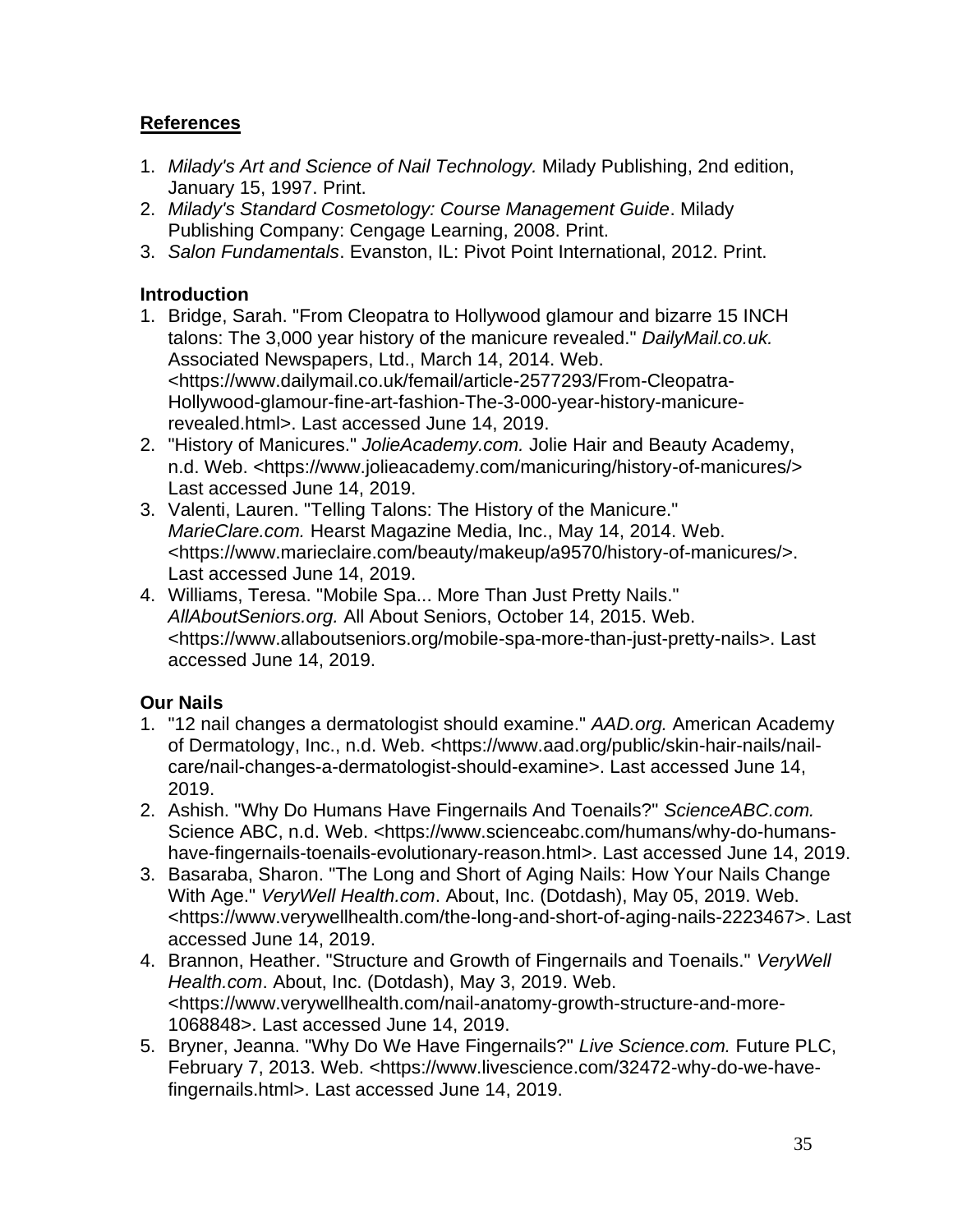- 6. "Nails: Structure & Function." *Paawanee.Wordpress.com.* Paawanee Beauty Care and Wellness, July 8, 2015. Web. <https://paawanee.wordpress.com/2015/07/08/nails-structure-function/>. Last accessed June 14, 2019.
- 7. "The Purpose of Fingernails and Toenails." *SekiEdge.com.* Seki Edge, November 6, 2014. Web. <https://www.sekiedge.com/blog/purpose-fingernails-toenails/>. Last accessed June 14, 2019.
- 8. Roy, Sree. "Adapting Nail Care for the Elderly." *NailsMag.com.* Nails Magazine, October 25, 2017. Web. <https://www.nailsmag.com/article/120416/adapting-nailcare-for-the-elderly>. Last accessed June 14, 2019.
- 9. Stern, Dana. "A Day in the Life of a Nail Expert: Aging Nails." *NailsMag.com.* Nails Magazine, December 22, 2015. Web. <https://www.nailsmag.com/article/113579/aday-in-the-life-of-a-nail-expert-aging-nails>. Last accessed June 14, 2019.
- 10.Walansky, Aly. "Cutting Your Cuticles: What Salons Don't Want You to Know." Stylecaster.com. Stylecaster, n.d. Web. <https://stylecaster.com/beauty/cuticles/>. Last accessed June 14, 2019.

# **Our Skin**

- 1. "Chapter 5: The Integumentary System; Section 5.1: Layers of the Skin." *Anatomy and Physiology*. Montreal, Quebec: Pressbooks, n.d. Web. <https://opentextbc.ca/anatomyandphysiology/chapter/5-1-layers-of-theskin/>. Last accessed June 14, 2019.
- 2. "Medical Encyclopedia: Aging changes in skin." *MedlinePlus.gov.* Bethesda, MD: U.S. National Library of Medicine, April 1, 2019. Web. <https://medlineplus.gov/ency/article/004014.htm>. Last accessed June 14, 2019.

# **Special Considerations**

- 1. "About Psoriasis." *Psoriasis.org.* National Psoriasis Foundation, updated June 7, 2019. Web. <https://www.psoriasis.org/about-psoriasis>. Last accessed June 14, 2019.
- 2. Bernstein, Susan. "Spa Safety for People With Diabetes." *WebMD.com*. WebMD LLC, December 27, 2014. Web. <https://www.webmd.com/diabetes/features/diabetes-spa-safety#1>. Last accessed June 14, 2019.
- 3. "Chemotherapy and Your Nails." *BreastCancer.org*. Breastcancer.org, updated June 12, 2019. Web. <https://www.breastcancer.org/tips/hair\_skin\_nails/nails>. Last accessed June 14, 2019.
- 4. Chia, Jessica. "What Causes Brittle Nails?" *Prevention.com.* Hearst Magazine Media, Inc., June 19, 2018. Web. <https://www.prevention.com/beauty/g20454500/solutions-for-weak-nails-thatkeep-breaking/>. Last accessed June 14, 2019.
- 5. "Diabetes." MedlinePlus.gov. U.S. National Library of Medicine, updated April 30, 2019. Web. <https://medlineplus.gov/diabetes.html>. Last accessed June 14, 2019.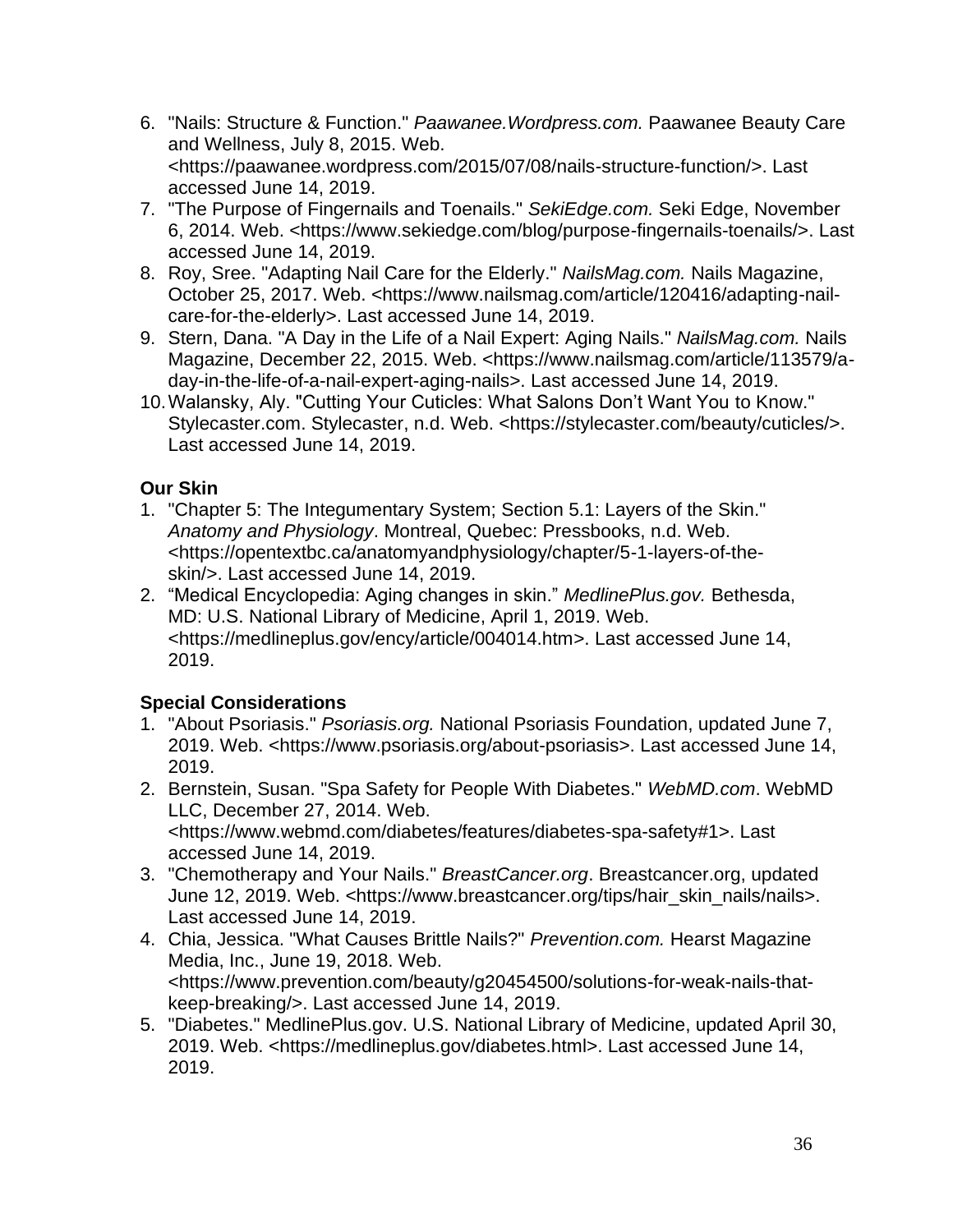- 6. "Foot Massage Decreases Agitation in Dementia Patients." *MassageMag.com*. Massage Magazine, December 1, 2011. Web. <https://www.massagemag.com/foot-massage-decreases-agitation-in-dementiapatients-10228/>. Last accessed June 14, 2019.
- 7. Goldman, Rena. "How a Pedicure Transformed My Relationship with My Psoriasis." *Healthline.com.* Healthline Media, n.d. Web. <https://www.healthline.com/health/psoriasis/going-to-nail-salon-for-pedicure-selfcare#3>. Last accessed June 14, 2019.
- 8. Hagestuen, Ruth. "Are there any special considerations when performing a pedicures on a client with Parkinsons?" *NailsMag.com*. Nails Magazine, June 1, 2007. Web. <https://www.nailsmag.com/qa/51/are-there-any-specialconsiderations-when-performinga-pedicures-on-a-client-with-parkinsons>. Last accessed June 14, 2019.
- 9. Lapidos, Rachel. "Brittle Nails Can Wreck your Manicure, so Here's How to Make them Stronger." *WellAndGood.com.* Well+Good LLC, March 6, 2019. Web. <https://www.wellandgood.com/good-looks/brittle-nails/>. Last accessed June 14, 2019.
- 10."Manicure and Pedicure Tips for People With Diabetes." *ADWDiabetes.com*. ADW Diabetes, updated April 11th, 2016. Web. <https://www.adwdiabetes.com/articles/manicure-pedicure-tips-diabetes>. Last accessed June 14, 2019.
- 11."Manicures During Chemotherapy: Tips to Stay Safe and Avoid Infection." *CVSkinlabs.com*. CV Skinlabs, June 15, 2009. Web. <https://cvskinlabs.com/manicures-during-chemotherapy-tips-to-stay-safe-andavoid-infection/>. Last accessed June 14, 2019.
- 12."Nail Clinic: Help Clients With Arthritis." *NailPro.com*. Creative Age Publications, Inc., January 21, 2014. Web. <https://www.nailpro.com/nail-clinic-help-clientsarthritis/>. Last accessed June 14, 2019.
- 13.Nanda, Soni and Grover, Chander. "Utility of Gel Nails in Improving the Appearance of Cosmetically Disfigured Nails: Experience with 25 Cases." *J Cutan Aesthet Surg*. 2014 Jan-Mar; 7(1): 26–31. Web. <https://www.ncbi.nlm.nih.gov/pmc/articles/PMC3996786/> Last accessed June 14, 2019.
- 14.Orenstein, Beth W. "Should You Take Psoriasis to the Nail Salon?" *EverydayHealth.com.* Everyday Health, Inc., updated June 22, 2017. Web. <https://www.everydayhealth.com/psoriasis/living-with/should-you-take-psoriasisto-the-nail-salon/>. Last accessed June 14, 2019.
- 15."Parkinson's disease." *MayoClinic.org*. Mayo Clinic, n.d. Web. <https://www.mayoclinic.org/diseases-conditions/parkinsons-disease/symptomscauses/syc-20376055>. Last accessed June 14, 2019.
- 16.Pratt, Michelle. "What Is Eczema?" *NailsMag.com*. Nails Magazine, August 1, 2008. Web. <https://www.nailsmag.com/article/81978/what-is-eczema>. Last accessed June 14, 2019.
- 17.Pratt, Michelle. "What is Hammertoe?" *NailsMag.com.* Nails Magazine, October 1, 2010. Web. <https://www.nailsmag.com/article/1221/what-is-hammertoe>. Last accessed June 14, 2019.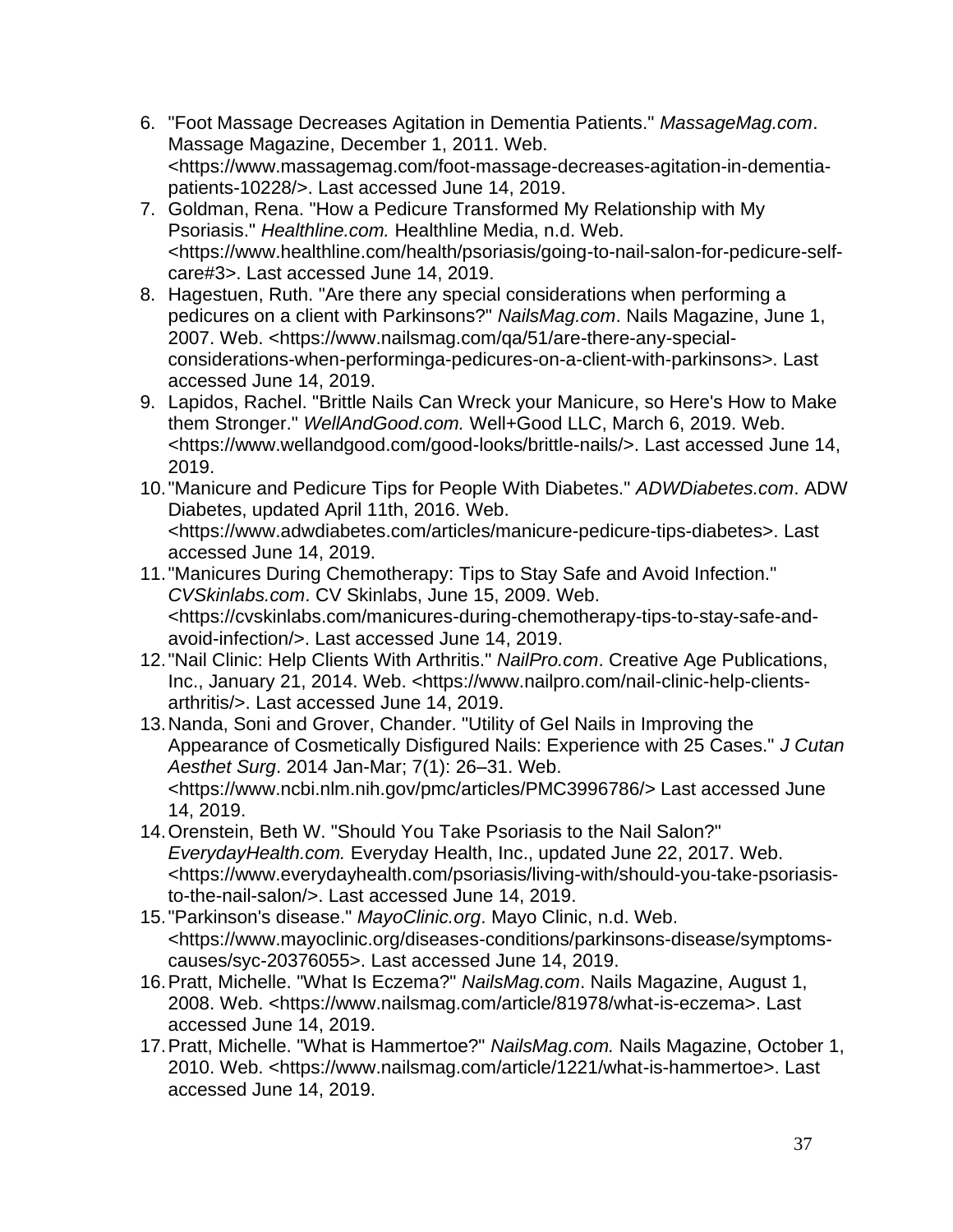18."Proper Foot Care for Senior Feet Prevents Further Injury and Protects Health." *AdvancedFootAnkleWI.com.* Advanced Foot & Ankle of Wisconsin, LLC., n.d. Web.

<http://www.advancedfootanklewi.com/PainInformation/ElderlyFootCare#Aging>. Last accessed June 14, 2019.

- 19."Psoriatic Arthritis." *Psoriasis.org.* National Psoriasis Foundation, updated December 28, 2018. Web. <https://www.psoriasis.org/psoriatic-arthritis>. Last accessed June 14, 2019.
- 20."Quick Tips on How to be a "Dementia Friendly" Business." *MCOAOnline.com*. Massachusetts Councils on Aging, n.d. Web. <https://mcoaonline.com/wpcontent/uploads/2018/04/Quick-tips-on-how-to-be-a-DF-business.pdf>. Last accessed June 14, 2019.
- 21."Something to Talk About: Eczema." *NailsMag.com.* Nails Magazine, March 7, 2016. Web. <https://www.nailsmag.com/article/114118/something-to-talk-abouteczema>. Last accessed June 14, 2019.
- 22."Stylists Help Dementia Patients Keep Identity." *MichiganEstatePlans.org*. Glenn R. Matecun, n.d. Web. https://www.michiganestateplans.com/stylists-help-keepidentity/>. Last accessed June 14, 2019.
- 23."Types of Diabetes Mellitus." *WebMD.com*. WebMD LLC, February 16, 2019. Web. <https://www.webmd.com/diabetes/guide/types-of-diabetes-mellitus#1-3>. Last accessed June 14, 2019.
- 24.Waskin, Michael. "Can I Get a Pedicure While on Chemo?" *320-Foot.com.* Foot & Ankle Specialists of the Mid-Atlantic, LLC, June 13, 2015. Web. <https://www.320 foot.com/blog/post/can-i-get-a-pedicure-while-on-chemo.html>. Last accessed June 14, 2019.
- 25."What Is Arthritis?" *Arthritis.org.* Arthritis Foundation, n.d. Web. <https://www.arthritis.org/about-arthritis/understanding-arthritis/what-isarthritis.php>. Last accessed June 14, 2019.
- 26."What Is Dementia?" *Alz.org*. Alzheimer's Association, n.d. Web. <https://www.alz.org/alzheimers-dementia/what-is-dementia>. Last accessed June 14, 2019.

# **Cleanliness and the Mature Client**

- 1. Brown, Walter. "How Nail Technicians Stay Safe Against Health Risks." *Blog.AMMEX.com*. AMMEX, April 24, 2017. Web. <https://blog.ammex.com/hownail-technicians-stay-safe-against-health-risks/#.XQFhdlxKiUm>. Last accessed June 14, 2019.
- 2. "Hand-washing: Do's and don'ts." *MayoClinic.org.* Mayo Clinic, January 10, 2018. Web. <https://www.mayoclinic.org/healthy-lifestyle/adult-health/in-depth/handwashing/art-20046253>. Last accessed June 14, 2019.
- 3. "Healthcare Wide Hazards: (Lack of) Universal Precautions." *OSHA.gov.* Occupational Safety & Health Administration, n.d. Web. <https://www.osha.gov/SLTC/etools/hospital/hazards/univprec/univ.html>. Last accessed June 14, 2019.
- 4. "Hepatitis B." *CDC.gov*. Centers for Disease Control and Preventions, updated June 13, 2019. Web. Last accessed June 14, 2019.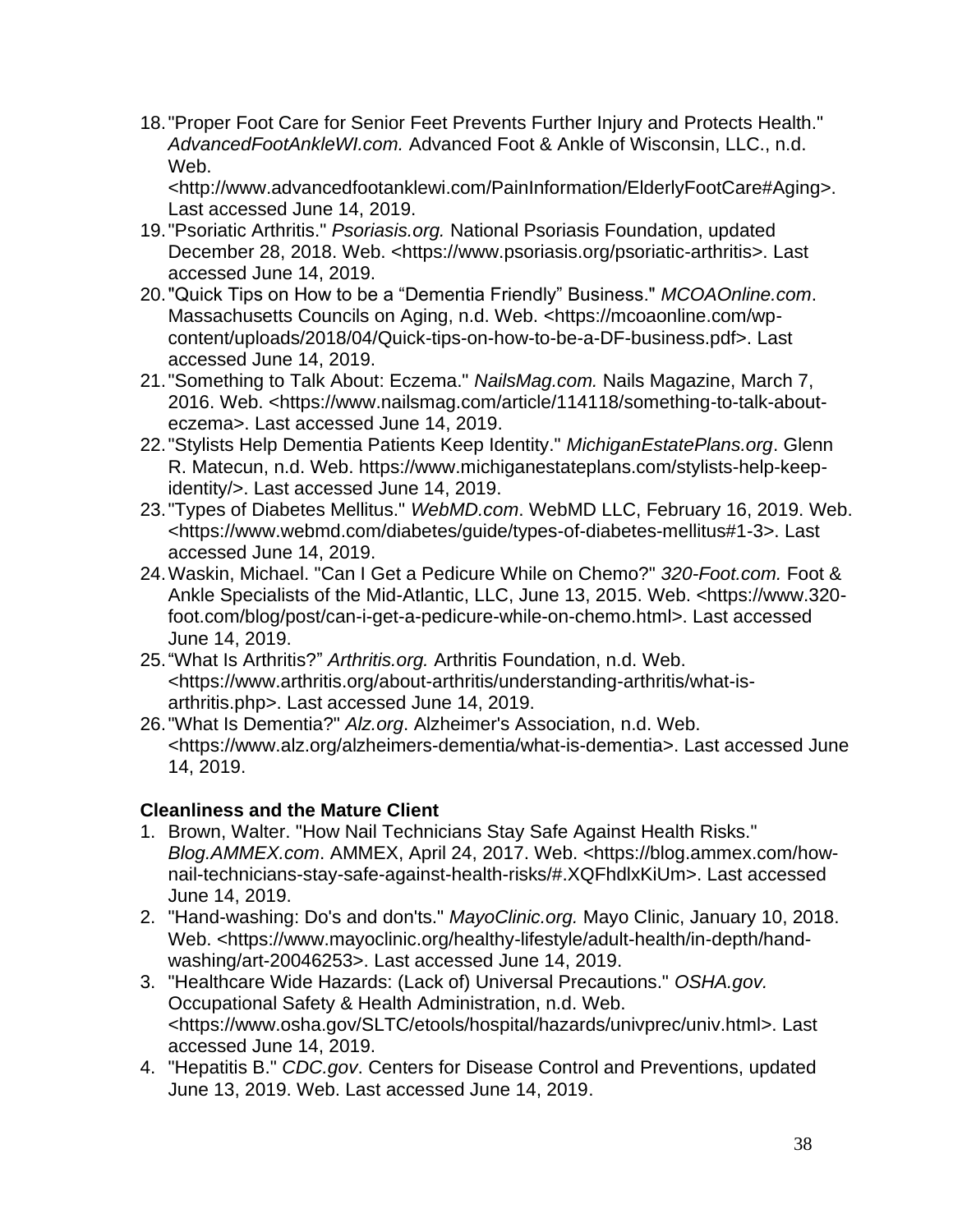- 5. "Hepatitis C: Why Baby Boomers Should Get Tested." *CDC.gov*. Centers for Disease Control and Preventions, 2006. Web. <https://www.cdc.gov/knowmorehepatitis/media/pdfs/factsheet-boomers.pdf>. Last accessed June 14, 2019.
- 6. "How Does a Laboratory Autoclave Work?" *Consteril.com*. Consolidated Sterilizer Systems, n.d. Web. <https://consteril.com/how-does-a-laboratory-autoclavework/>. Last accessed June 14, 2019.
- 7. Jimenez, Anna. "13 Things Your Nail Salon Doesn't Want You to Know." *TotalBeauty.com*. Totally Her Media LLC, n.d. Web. <https://www.totalbeauty.com/content/gallery/nail-salon-secrets/p83282/page9>. Last accessed June 14, 2019.
- 8. Johnson, Lois Joy. "The Dirt on Nail Salons." *AARP.org.* AARP, June 6, 2016. Web. <https://www.aarp.org/entertainment/style-trends/info-2016/nail-saloncleanliness-ljj.html>. Last accessed June 14, 2019.
- 9. Levy-Dweck, S. "HIV/AIDS fifty and older: a hidden and growing population." *J Gerontol Soc Work.* 2005;46(2):37-50. Web. <https://www.ncbi.nlm.nih.gov/pubmed/16368674>. Last accessed June 14, 2019.
- 10."Policies." *NICTesting.org*. National-Interstate Council of State Boards of Cosmetology, INC., August 2007. Web. <https://www.nictesting.org/memberinfo/NICPolicies.docx>. Last accessed June 14, 2019.
- 11.Pratt, Michelle. "Doesn't This Smell Bother You?" *NailsMag.com*. Nails Magazine, May 1, 2009. Web. <https://www.nailsmag.com/article/579/doesn-t-this-smellbother-you>. Last accessed June 14, 2019.
- 12."Recommended Cleaning and Disinfection Procedures for Foot Spa Basins in Salons." *EPA.gov*. United States Environmental Protection Agency, n.d. Web. <https://www.epa.gov/pesticides/recommended-cleaning-and-disinfectionprocedures-foot-spa-basins-salons>. Last accessed June 14, 2019.
- 13.Roy, Sree. "You Are Now Entering the Breathing Zone: Salon Ventilation Guide." *NailsMag.com*. Nails Magazine, February 6, 2013. Web. <https://www.nailsmag.com/article/96138/you-are-now-entering-the-breathingzone-salon-ventilation-guide>. Last accessed June 14, 2019.

# **Adapting to the Mature Client**

- 1. Jezin, Vanessa. "Targeting Seniors." *NailsMag.com.* Nails Magazine, March 1, 2001. Web. <https://www.nailsmag.com/article/93720/targeting-seniors>. Last accessed June 14, 2019.
- 2. Pratt, Michelle. "The 10 Worst Things a Nail Tech Can Do." *NailsMag.com.* Nails Magazine, December 17, 2015. Web. <https://www.nailsmag.com/article/113545/the-10-worst-things-a-nail-tech-cando>. Last accessed June 14, 2019.
- 3. Roy, Sree. "Adapting Nail Care for the Elderly." *NailsMag.com.* Nails Magazine, October 25, 2017. Web. <https://www.nailsmag.com/article/120416/adapting-nailcare-for-the-elderly>. Last accessed June 14, 2019.
- 4. Smith, Hendrick. "How Massage Therapy Benefits Elderly People." *CarePerfections.com.* Care Perfections Health Services LLC, December 7, 2016.